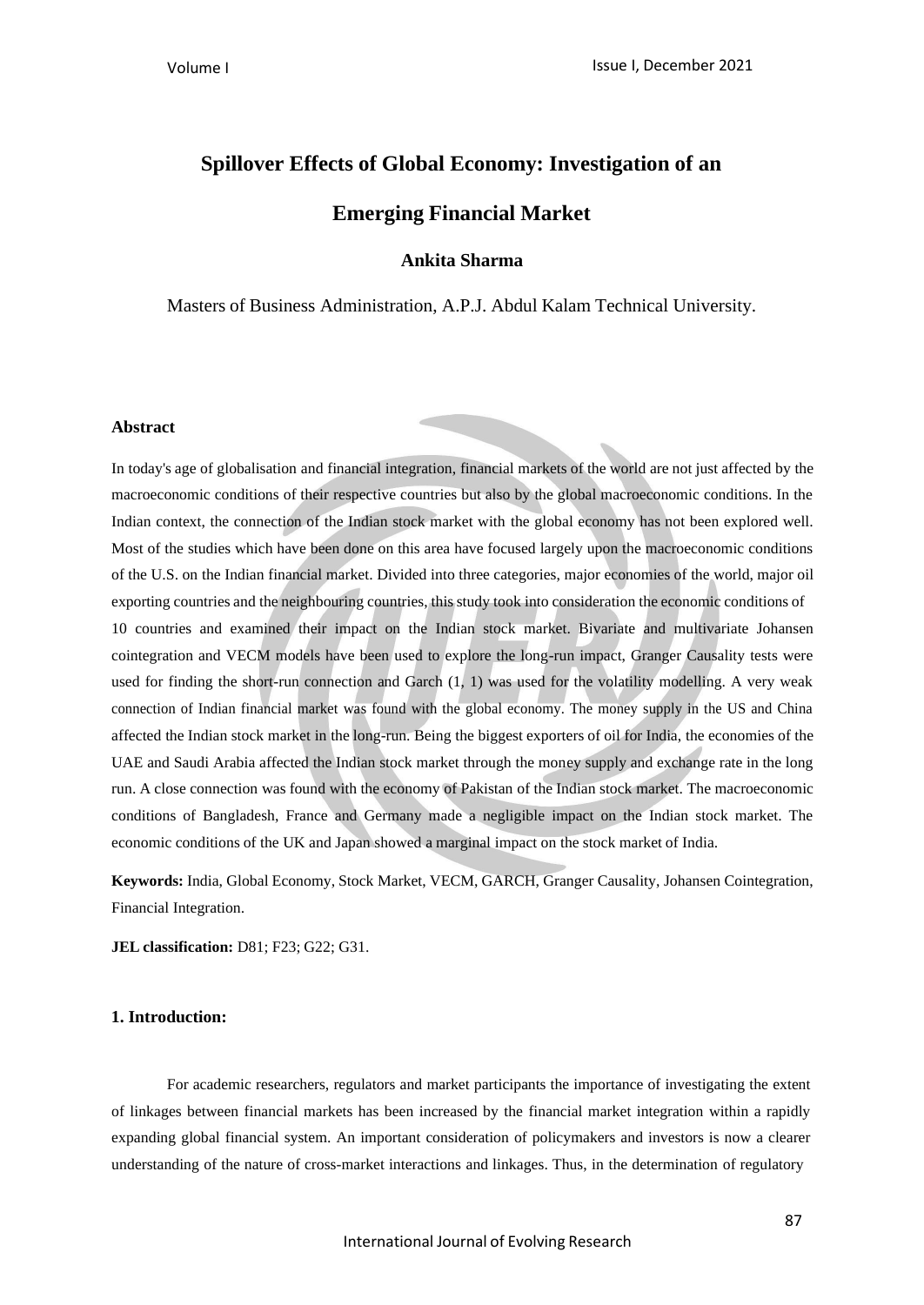policy, hedging and pricing, knowledge of how markets and economies influence one another are important. Today, a domestic stock market is not just affected by the domestic macroeconomic environment but also by the macroeconomic environment of other countries. Foreign investment is one of the key drivers of the stock markets today, in the globalised world the economies for their growth depend on the trading relations with the other countries and economic growth is crucial for the growth of the stock market. Thus, it becomes very important to study the impact of the macroeconomic news of other countries on the domestic stock market. To do this examination we took the case of the Indian stock market and on it, the effect of macroeconomic news of other countries was explored.

The macroeconomic news of other countries was represented by the macroeconomic news of three categories of countries, neighbouring economies, major economies of the world and the oil-exporting economies. In the neighbouring economies, Pakistan and Bangladesh were taken. In the major economies of the world, China, France, Germany, Japan, USA and UK were taken. In the oil-exporting economies, we took Saudi Arabia and UAE which are major oil exporters for India. The effect of six macroeconomic indicators of these countries were taken into consideration to explore the impact of the macroeconomic shocks of other countries on the stock market of India. These indicators were CPI, Exchange Rate, IIP, Interest Rate, Money Supply and GDP. The main objectives of this part of the research were to find out the impact of macroeconomic news of 3 categories of countries on the Indian stock market, to examine what are those key macroeconomic indicators of other countries which are affecting the stock market of India in a significant manner amongst CPI, Exchange Rate, IIP, Interest Rate, Money Supply and GDP, to explore if the neighbouring countries are making more impact or the major economies of the world and the oil-exporting countries.

This part of the research is distributed in the following parts, the first part will discuss the literature review. The second part will look into the economic relationship which the selected countries have with India. The third part will be the empirical estimation part in which long-run and short-run tests will be run, the fourth part will be the part of doing the interpretation of the econometric tests run and the fifth part i.e. the conclusion part will discuss the findings.

### **2. Literature Review:**

(Griffin, 2002) examined the usefulness of international, world and domestic versions of the Fama and French factors model for equity returns. The findings of the study suggested that extension of the Fama and French 3 factors model to a global context was not found to be benefical. As compared to the international and the world versions, in explaining average stock returns country-specific 3 factor models were more useful.

Most of the studies have taken the macroeconomic factors of the U.S. to explore the impact of the global macro economy on the domestic stock markets. (Nguyen, 2011) examined the importance of the US macroeconomic news for the stock markets of Vietnam. On the first two moments of the stock returns of Vietnam, the strongest effect was found to be of the US real economic news. This implied that the notion of USA targeting real economic activities other than other variables was believed by the market participants of Vietnam's stock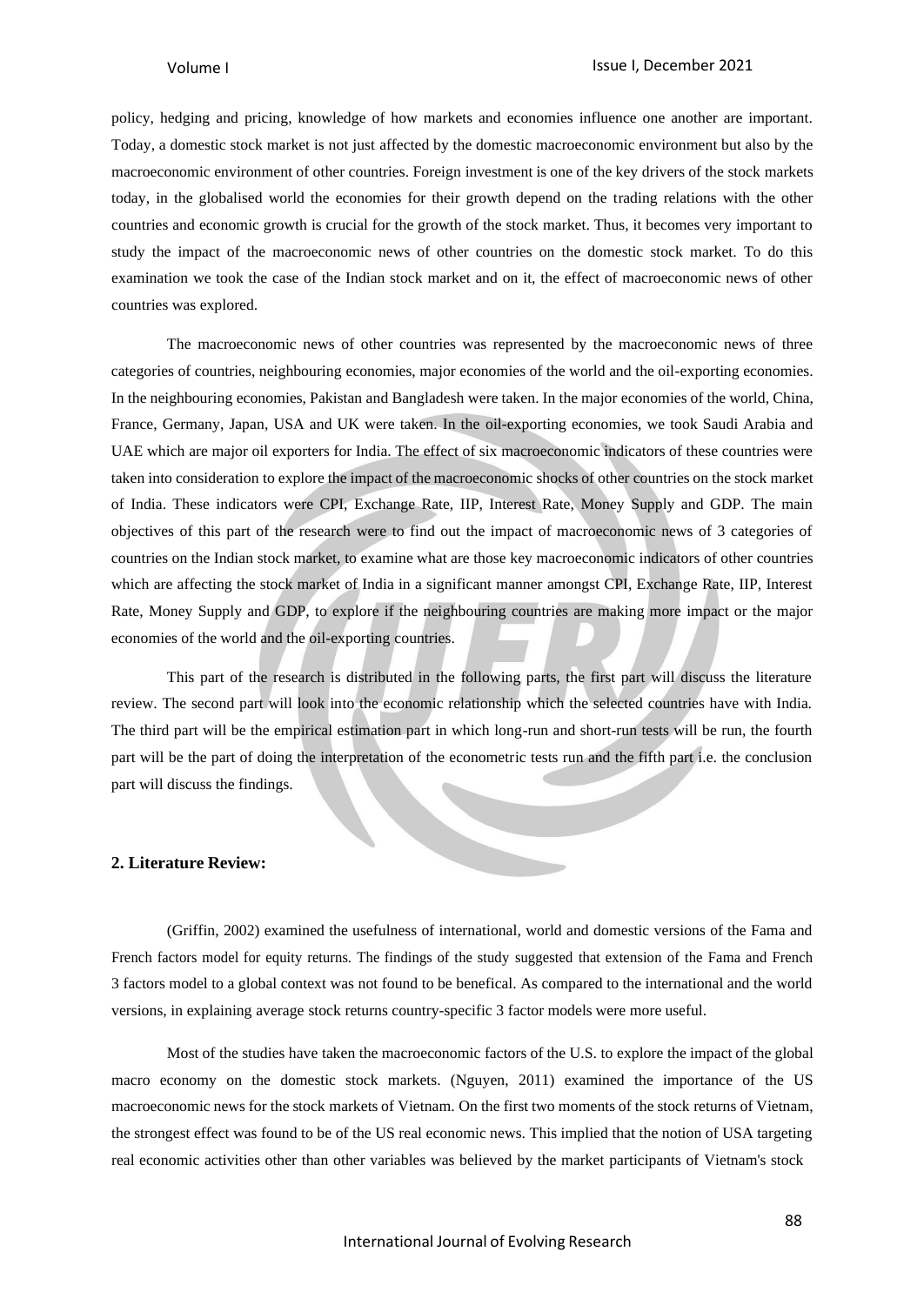market. (Esin and Gupta, 2017) investigated the impact on the South African stock markets of the US macroeconomic news. The findings demonstrate that positive developments in the US employment and the US economic growth make the South African stock market less volatile and more stable. (Gök and Topuz, 2017) investigated the impact of the US macroeconomic news on the stock market of Turkey. Except for US GDP news and US residential sale news, no other indicator out of the 13 US macroeconomic news indicators was found to be affecting the volatility of the Turkish stock market. This indicates that with respect to the US news announcements Turkish stock market is segmented.

There are some studies which took the macroeconomic conditions of the U.S. and other countries as well to explore their impact on the domestic stock market returns. (Vrugt, 2009) studied on the financial markets of Poland, Hungary and Czech Republic (CEEC-3), the impact of US and Euro area macroeconomic news was investigated. All the twelve markets investigated were found to be affected by the foreign news, typically by a combination of the US and the European shocks. Overall, the study came to the conclusion that on the CEEC-3 the importance of US shocks have reduced over time and euro area influence has deepened in these countries. (Hans Franses and Mees, 2010) found a very limited effect of the Chinese news as compared to the US news on the world stock markets. The relative size of the Chinese economy as compared to the US economy may be a plausible explanation for the fact that stock markets respond more often to US news (19.8%) than to Chinese news (12.5%). (Büttner, Hayo and Neuenkirch, 2011) studied the impact of Japan and the US macroeconomic announcements on the stock market volatility in Asia-Pacific region (Australia, South-Korea, Hong Kong and Japan) was studied. On conditional (GARCH) stock market volatility international macroeconomic news announcements have an economically large and a statistically significant impact. As compared to Japanese announcements, U.S. announcements are more important, even for Japan. On implied volatilities the impact of international macroeconomic announcements was found to be very weak, this conclusion was not altered by separating small from big surprises and bad from good news.

We found only one study which examined the impact of macroeconomic conditions of countries other than U.S. on the domestic stock market prices. (Fedorova, Wallenius and Collan, 2014) investigated the impact of macroeconomic announcements of the Euro area on CIVETS stock markets was studied. CIVETS stands for Colombia, Indonesia, Vietnam, Egypt, Turkey and South Africa. In response to the EA macroeconomic news all CIVETS stock markets reacted thus we can conclude that there exists market integration between the euro area and the CIVETS markets. Therefore, when investing in CIVETS, EU can be considered as a potential risk factor.

In the Indian context, the studies which examined the impact of domestic macro economy are many but very few studies have taken into countries the macroeconomic conditions of the other countries and studied their impact on the stock market of India. (Mukherjee and Roy, 2016) examined the role of international and domestic financial variables in driving the stock market returns in India. Not having significant impact before 2008, foreign institutional investors started to have significant impact on the returns of Indian stock market after 2008. The stock market returns of India were also affected by international interest rates, US equity market returns and the returns of the stock markets of emerging and major Asian economies. (Aggarwal and Saqib, 2017) examined the impact of the macroeconomic variables of US on the stock market of India. Interest rate of US, Gross Domestic Product of US and S&P 500 index, these were the variables taken as representing the economic condition of the US. All the three variables were found to be significantly affecting the Indian stock market, GDP US and S&P 500 were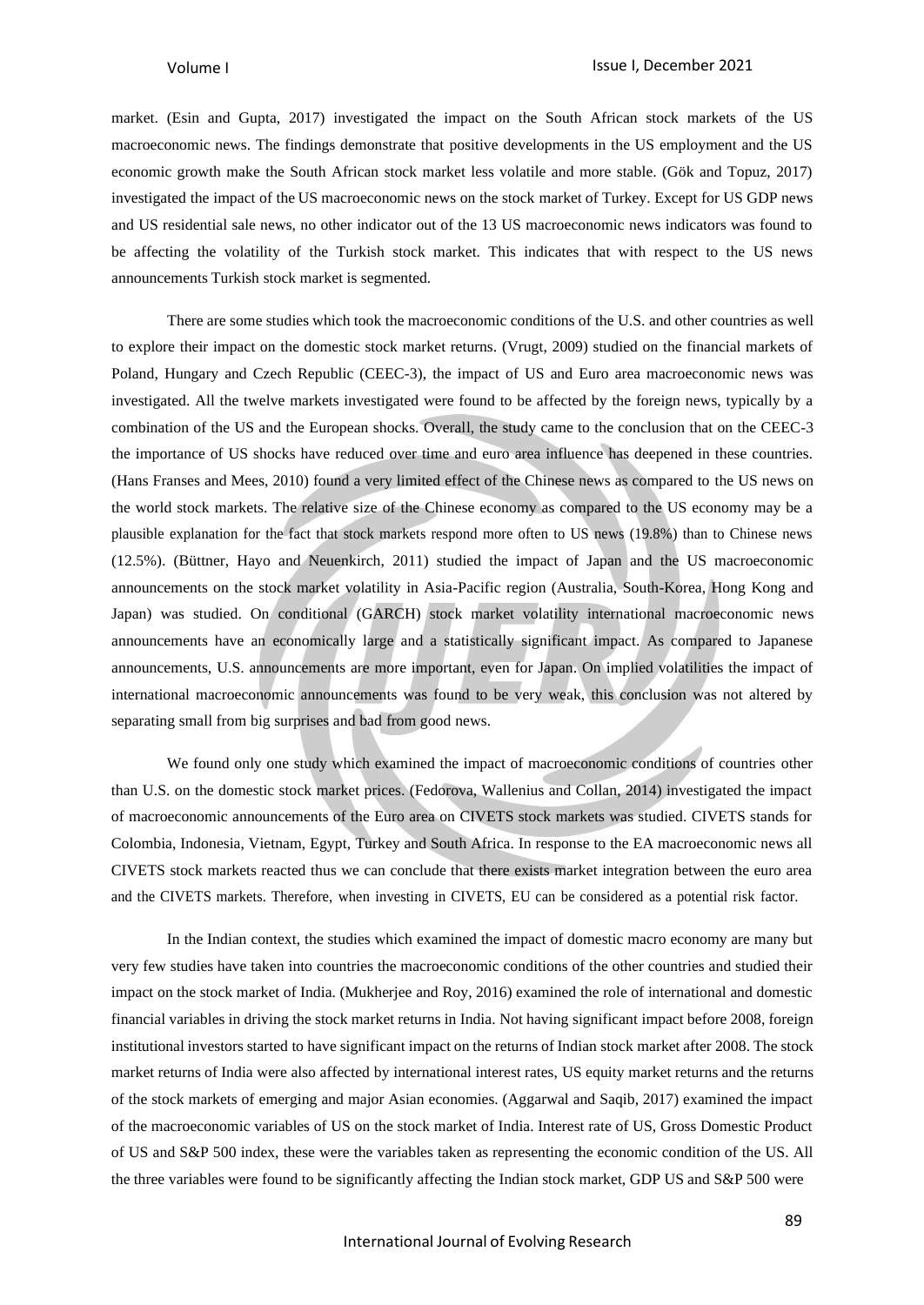found to be having a positive relationship with the Indian stock market whereas interest rate of the US was found to be having a negative relationship.

There are many studies which examined the impact of the global macroeconomic factors and studied their impact on the financial markets of BRICS, emerging economies and Asian financial markets. These studies gave some crucial insights about the Indian financial market as well in their findings. (Mensi, Hammoudeh, Reboredo and Nguyen, 2014) examined the relationship of the BRICS countries with the US stock market and oil price. The S&P 500 index was taken as representing the US stock market and WTI crude oil obtained from EIA (Energy Information Administration) was taken as representing the world Oil price. Special sensitivity was shown by India to higher oil prices. To the U.S. S&P 500 index, the economic risk of India was not found to be responsive. (Mens et. al., 2015) examined the dependence of the stock markets of the emerging markets of the BRICS on the global economic factors. The global economic factors were represented by the U.S. economic policy uncertainty index, the implied volatility of the S&P 500 index, the gold price, the WTI crude oil price and the S&P 500 stock returns. It was concluded that except with respect to the Oil prices, Indian stock market remained unaffected by the global financial crisis. (Dong and Yoon, 2019) spilled a dynamic model averaging (DMA) approach to investigate the impact on the emerging Asian stock market returns of the global economic factors. It was found that in the beginning period the information transmission running from developed stock markets to India was relatively weak as compared to other emerging Asian markets. Of all the global factors analysed in the study US exchange rate was found to be having second strongest relationship with Indian stock market and other emerging Asian stock markets.

The reasons to expand the current literature on this area in the Indian context are many. The studies which have been done till date are majorly concentrated on finding the impact of only the U.S's economy on the financial market of India, the impact of the economies of other major trading partners of India and the impact of the neighbouring economies have been completely overlooked. This study will try to fill this key gap in the literature in this area. The studies which have been done in this area in the context of India have explored the impact of global economy by taking financial markets of BRICS, Asian economies and emerging financial markets. The conclusion which these studies gave was not exclusive for the Indian financial market, this study by concentrating only on the Indian financial market will try to fill this another major gap in the literature. Volatility modelling is the technique which has been largely used by the studies in this area both in the context of Indian and other countries. The techniques which explore the long-run relationship between global macroeconomic factors and the domestic stock market have been overlooked by the researchers. By using multivariate and bivariate Johansen Cointegration and VECM models, this study tried to fill this gap in the literature.

### **3. Economic relationship of India with selected countries:**

### **3.1. US:**

Based on increasing convergence of interests on global, regional and bilateral issues and shared democratic values, India-U.S. bilateral relations have developed into a "global strategic partnership". In 2016,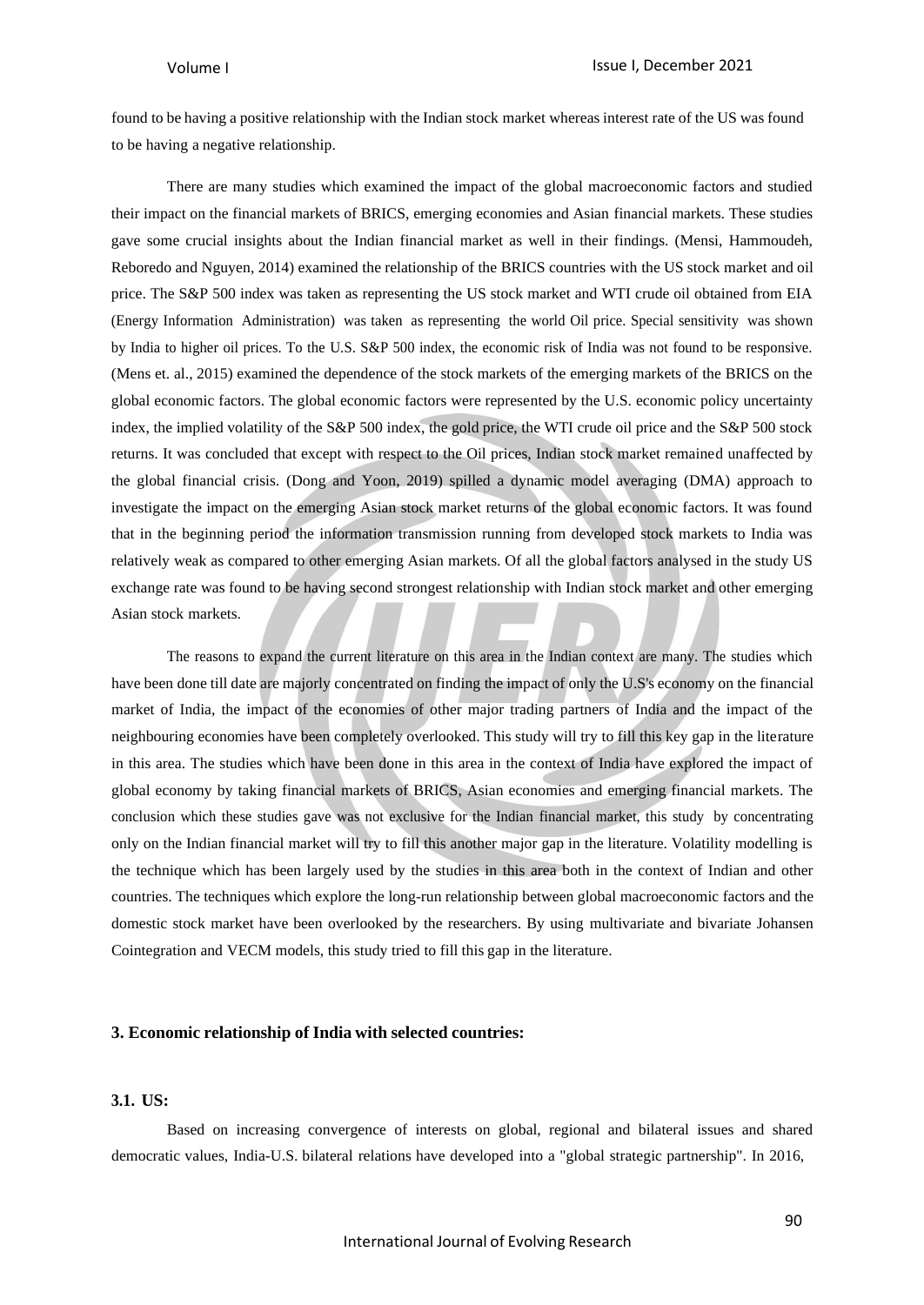bilateral trade in goods and services between India-US increased to USD 114 billion from USD 104 billion in 2014. A commitment has been made by both countries to facilitate actions necessary for increasing bilateral trade to USD 500 billion. Encouraging growth trajectory has been shown by bilateral merchandise in 2017. Making the US the fifth-largest source of foreign direct investments into India, from April 2000 to December 2015, the cumulative FDI inflows from the US constituted 6% of the total FDI in India with a value of about USD 17.94 billion.

### **3.2. UAE:**

Based on age-old religious, cultural and economic ties, India and the United Arab Emirates (UAE) enjoy strong bonds of friendship. With the creation of UAE federation in 1971, the relationship flourished. Making India the largest trading partner of UAE in 2016-17, India-UAE trade was around USD 52 billion. While after China and US, UAE is the third-largest trading partner of India and the second-largest export destination.

During March 2016, an estimated USD 8 billion UAE investment was made in India of which in the form of foreign direct investment was made USD 4.03 billion and remaining was made in the form of portfolio investment. In terms of FDI, UAE is the tenth biggest investor in India.

### **3.3. Germany:**

Marked by a high degree of mutual respect and trust, bilateral relations between Germany and India are founded on common democratic principles. After the Second World War, with the Federal Republic of Germany India was amongst the first countries to establish democratic ties. In Europe, Germany is India's largest trading partner. During 2016, in Germany's global trade India was ranked 24th. In 2016, €17.42 was the value of the total bilateral trade. Good potential for collaboration is held by knowledge-driven sectors apart from the traditional sectors. Since January 2000, in India Germany is the 7th largest foreign direct investor. USD 1.1 billion was the value of German FDI in 2016 in India. From April 2000 until September 2017, in India Germany's total FDI amounted to USD 10.63 billion.

For several decades, Germany has been an important development cooperation partner.  $E15.93$  billion is the amount of total bilateral financial and technical cooperation since it began in 1958.

### **3.4. China:**

With the People's Republic of China on 1 April 1950, to establish diplomatic relations India became the first non-socialist bloc country. In the last few years, between India and China, the trade and Economic relationship has seen rapid growth. As India's largest "Goods trading partner", China replaced the United States in 2008 as bilateral trade between the two countries reached USD 51.8 billion. In 2016, India was the 27th largest exporter to China and 7th largest export destination for Chinese products.

At US\$ 4.91 billion, until March 2017 stood the Chinese cumulative investment in India. To US\$ 705 million reached the Indian cumulative investment in China until March 2017.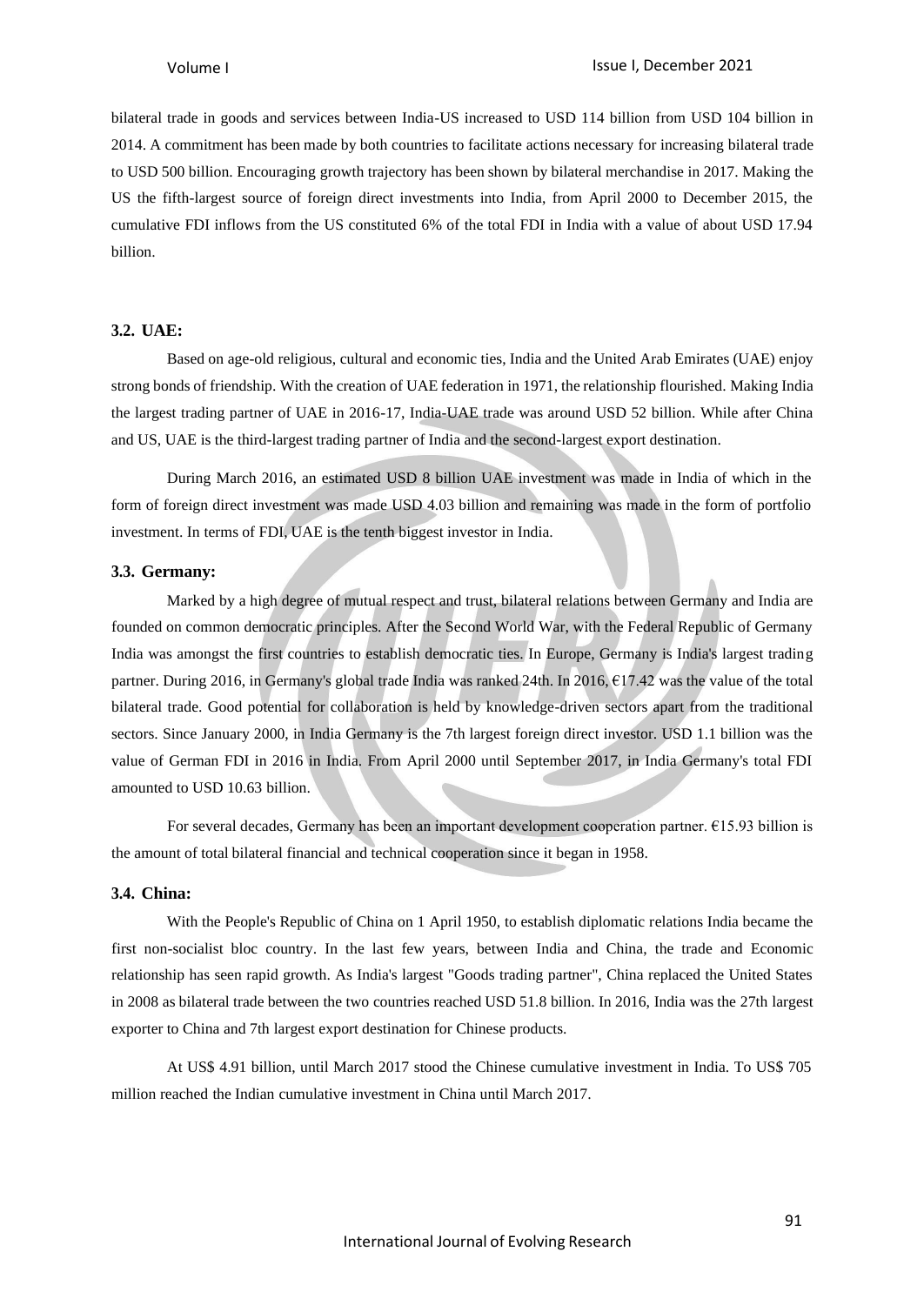### **3.5. Saudi Arabia:**

Reflecting the centuries-old socio-cultural and economic ties, Saudi Arabia and India enjoy friendly and cordial relations. After China, USA and Japan, today Saudi Arabia is India's fourth-largest trade partner and is a major source of energy as around 17% of our crude oil requirement is fulfilled from the kingdom. Destination to 1.85% of global exports of India, Saudi Arabia is the 15th largest market for Indian exports in the world (2017- 18). Of India's global imports, Saudi Arabia with a 4.74% share is the 3rd largest source (2017-18). Accounting for 8.88% of Saudi Arabia's global exports, India is the 4th largest market for Saudi Arabia's exports, as per 2017 data. Source of around 4.13% of Saudi Arabia's total imports, India ranks 7th in terms of imports by Saudi Arabia.

Till December 2017, according to SAGIA (Saudi Arabian General Investment Authority), in the kingdom, there are 322 Indian companies of worth USD 1.4 billion as joint ventures/100% owned entities.

### **3.6. Japan:**

Rooted in spiritual affinity and strong civilizational and cultural ties, the friendship between Japan and India has a long history.

The largest bilateral donor for India, since 1958, Japan has been extending grant assistance and bilateral loan to India. With an increase of 80% over the last year, in the fiscal year 2016-17, Japanese FDI in India was USD 4.7 billion and Japan stood as a third-largest foreign investor in India. USD 25.7 billion since 2000, was Japan's cumulative investment in India. The highest in last few years, in 2015-16, out of a committed amount of JPY 400 billion ODA disbursed by Japan to India was JPY 390 billion. There has been a steady increase in the presence of Japanese companies in India. As compared to 1,229 in October 2015, there were 1,305 Japanese companies that are registered in India, as of October 2016, a 6% growth from last year with an increase of 76 companies.

### **3.7. UK:**

Bound by strong historical ties the United Kingdom and India share a modern partnership. In the list of India's top 25 trading partners, UK ranked 15th during the year 2016-17 and is regarded as India's major trading partner.

Accounting for around 7% of all foreign direct investment into India, with a cumulative equity investment of USD 25.31 billion, after Mauritius, Singapore and Japan UK is the 4th largest inward investor in India (April 2000 to December 2017). Having created over 110,000 jobs in the UK by the Indian companies, India emerged as the second-largest international job creator in the UK and continued to be the third-largest investor in the UK. With chemical and pharmaceuticals sector mapping 24% of the India-tracker, technical and telecom sector accounting for 31% share, £47.5 billion is the total consolidated revenue of Indian companies in the UK. Almost 10% of the 800 India focused and Indian companies based in the UK are listed on the London stock exchange.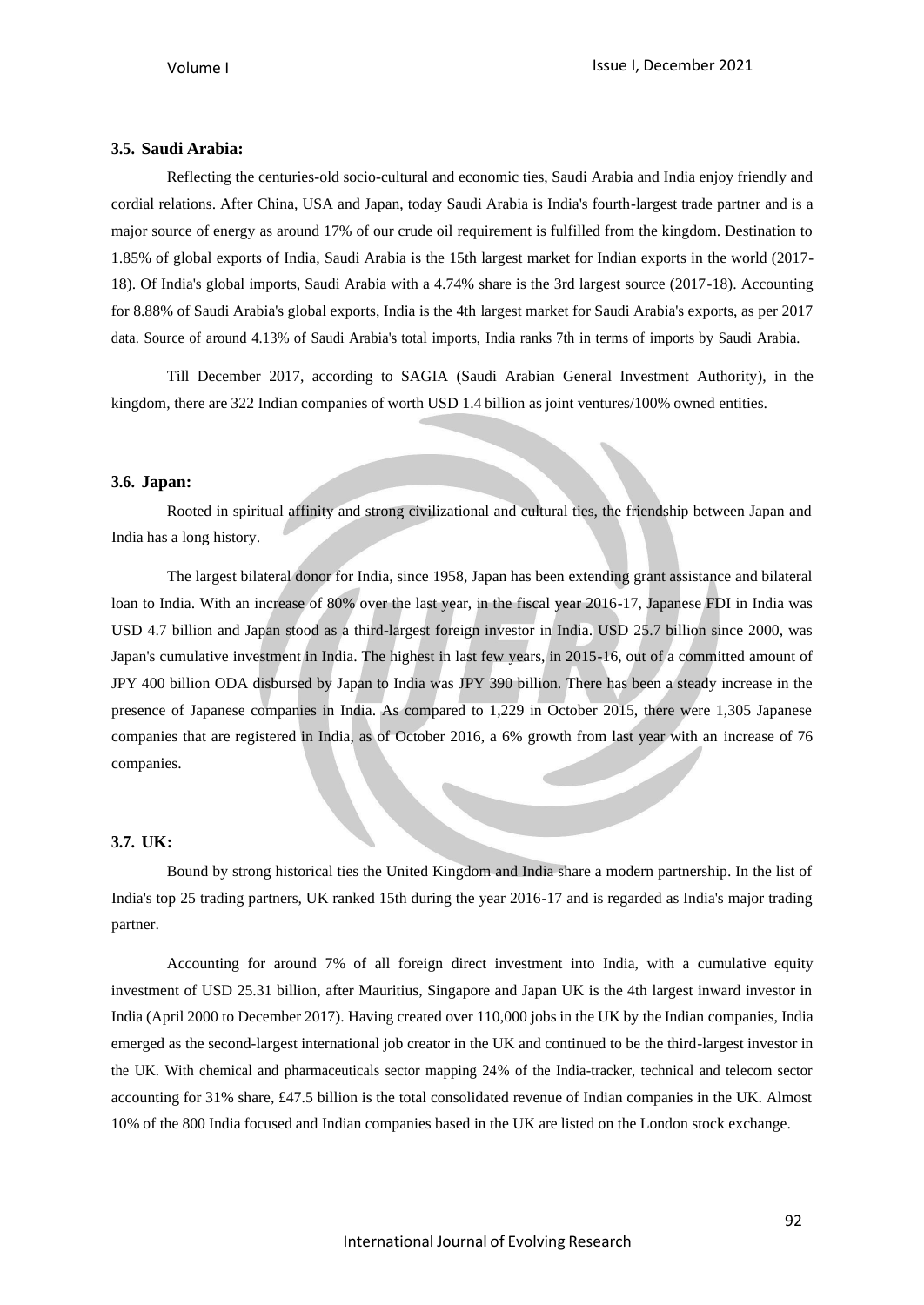### **3.8. Pakistan:**

Trade flourishes between nations in an environment free from violence and terrorism. India and Pakistan have failed to maintain peaceful relations with each other because of which there have been severely limited and disrupted initiatives taken from both sides to build a stable bilateral economic and trade relationship. Touched a peak of USD 2.7 billion in 2013-14, India-Pakistan bilateral trade dropped marginally in 2014-15 to USD 2.35 billion. Showed a slight increase in 2015-16 to USD 2.61, the bilateral trade in 2016-17 witnessed a slight drop to USD 2.28 billion, with imports from Pakistan to India of USD 456.33 million and exports from India of USD 1.83 billion. When it touched to USD 541.87 billion in 2012-13, since then the imports from Pakistan have shown a gradual declining trend.

In 2012, India took a decision to allow investment from Pakistan which was welcomed by Pakistan. On August 22, 2012, RBI notified the decision to allow investment from Pakistan in convertible debentures and shares. Restrictions on investment in Pakistan from India were removed by RBI in September 2012.

### **3.9. France:**

Traditionally close and friendly relations have been enjoyed by India and France. Both France and India have important bilateral trade and investments and commercial cooperation. With a total turnover of USD 20 billion almost 1000 French companies are present in India. More than 25 R&D centres are there in India of the French companies. From April 2000 to October 2017 with a cumulative investment of USD 6.09 billion in India France is the ninth-largest foreign investor. With an estimated investment stock of 1 billion Euro, in France, about 120 Indian companies are present employing 7000 people. With an increase of 24.6% from previous year India France bilateral trade in goods stood at  $\epsilon$  10.69 billion in 2017. Up by 14.49%, valued at  $\epsilon$  5.35 billion were India's exports to France. During the same period, valued at  $65.344$  billion French exports to India increased by 36.69%. However, with India's exports to France being a meagre 0.99% of France total exports, the overall volume of bilateral trade remains low. For the year 2016 bilateral trade in services stood at  $\epsilon$  3.14 billion with Indian exports standing at  $\epsilon$  1.70 billion was in India's favour.

### **3.10. Bangladesh:**

To recognize Bangladesh as an independent and separate state, India was the first country and after Bangladesh's independence in December 1971 diplomatic relations were established by India with the country immediately. Over the last decade, bilateral trade between Bangladesh and India has grown steadily. From USD 7 billion to USD 9 billion, India's exports to Bangladesh grew by 28.5% in the last three years, from 2015-16 to 2017-18. In 2017-18, bilateral trade stood at USD 9.14 billion. During the financial year, 2017-18 imports from Bangladesh stood at USD 0.68 billion and at USD 8.46 billion were India's exports to Bangladesh.

From USD 243.91 million in 2014 to USD 516.71 million in 2017, net FDI flow to Bangladesh was doubled in the last three years. Amounting to USD 8 billion, in the last 7 years, 3 lines of credit have been extended to Bangladesh by India making till date Bangladesh the biggest development partner of India.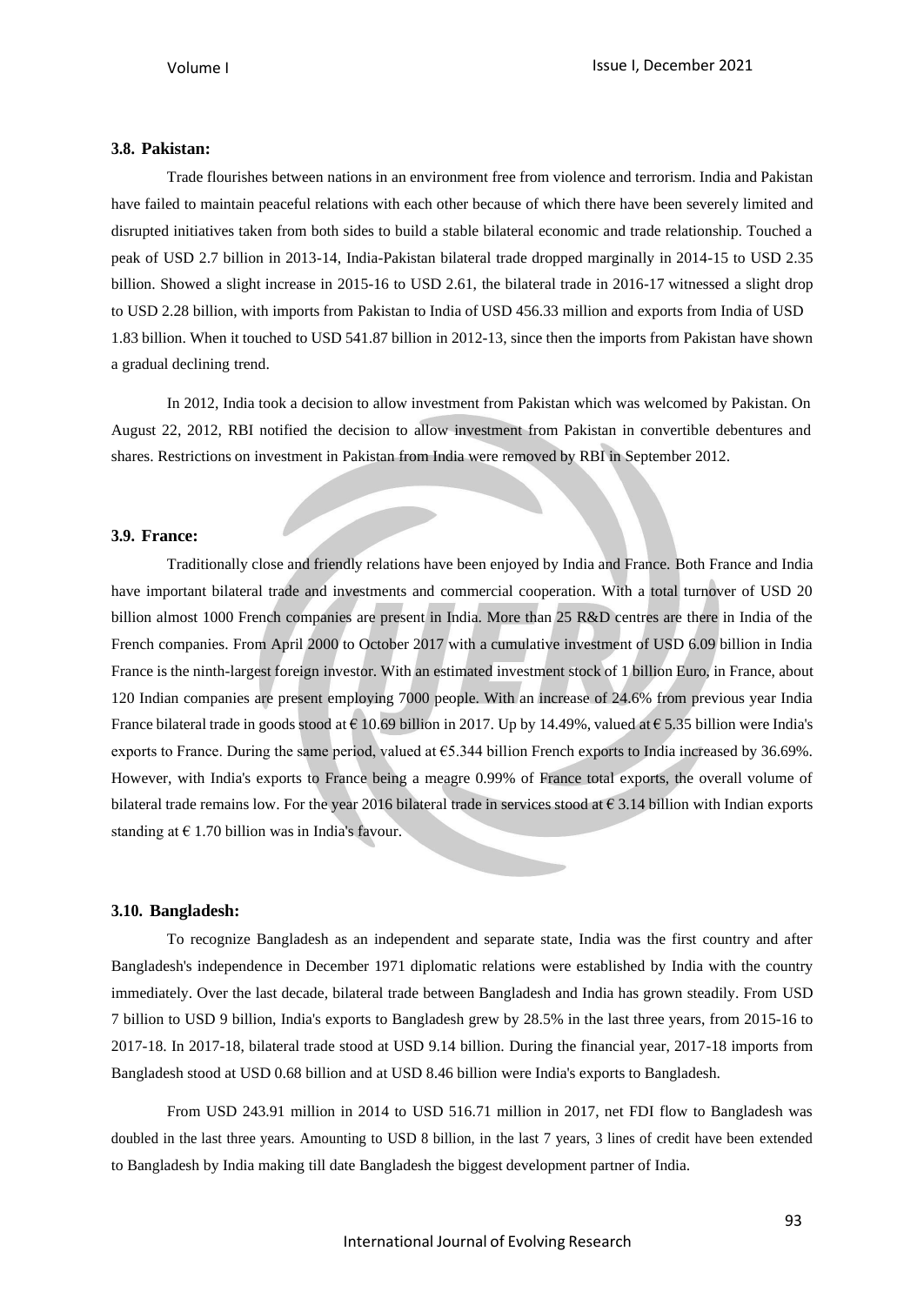### **4. Data and Methodology:**

The period of analysis was according to the availability of data, for CPI 2011 October to 2018 December, for exchange rate 2005 February to 2019 January, for interest rate 2015 March to 2018 December, for money supply 2010 December to 2018 December and for IIP 2008 December to 2018 December. The research methodology used has been Bivariate and multivariate Johansen co-integration and VECM tests for the long-run analysis, Granger causality for the short-run and GARCH (1, 1) modelling for the volatility approach. All the data has been collected from data.worldbank.org.

### **5. Empirical Estimation:**

### **5.1. Model Specification:**

To investigate the impact of macroeconomic factors of other countries on the Indian stock market, following general specifications have been used:

LS&PSENSEPP =  $\alpha_0 + \alpha_1 LCPIBANGLADESH + \alpha_2 LCPICHINA + \alpha_3 LCPIFRANCE + \alpha_4 LCPIGERMANY +$  $\alpha_5 LCPIJAPAN + \alpha_6 LCPIPAKISTAN + \alpha_7 LCPISAUDIARABIA + \alpha_8 LCPIUAE + \alpha_9 LCPIUK +$  $\alpha_{10} LCPUISA + \varepsilon_t$  (5.1.1)

Where, LCPIBANGLADESH is the log value of CPI Bangladesh.

LCPICHINA is the log value of CPI China.

LCPIFRANCE is the log value of CPI France.

LCPIGERMANY is the log value of CPI Germany.

LCPIJAPAN is the log value of CPI Japan.

LCPIPAKISTAN is the log value of CPI Pakistan.

LCPISAUDIARABIA is the log value of CPI Saudi Arabia.

LCPIUAE is the log value of CPI UAE.

LCPIUK is the log value of CPI UK.

LCPIUSA is the log value of CPI USA.

 $\alpha_0$  is the constant of the model.

 $\varepsilon_t$  is the error term.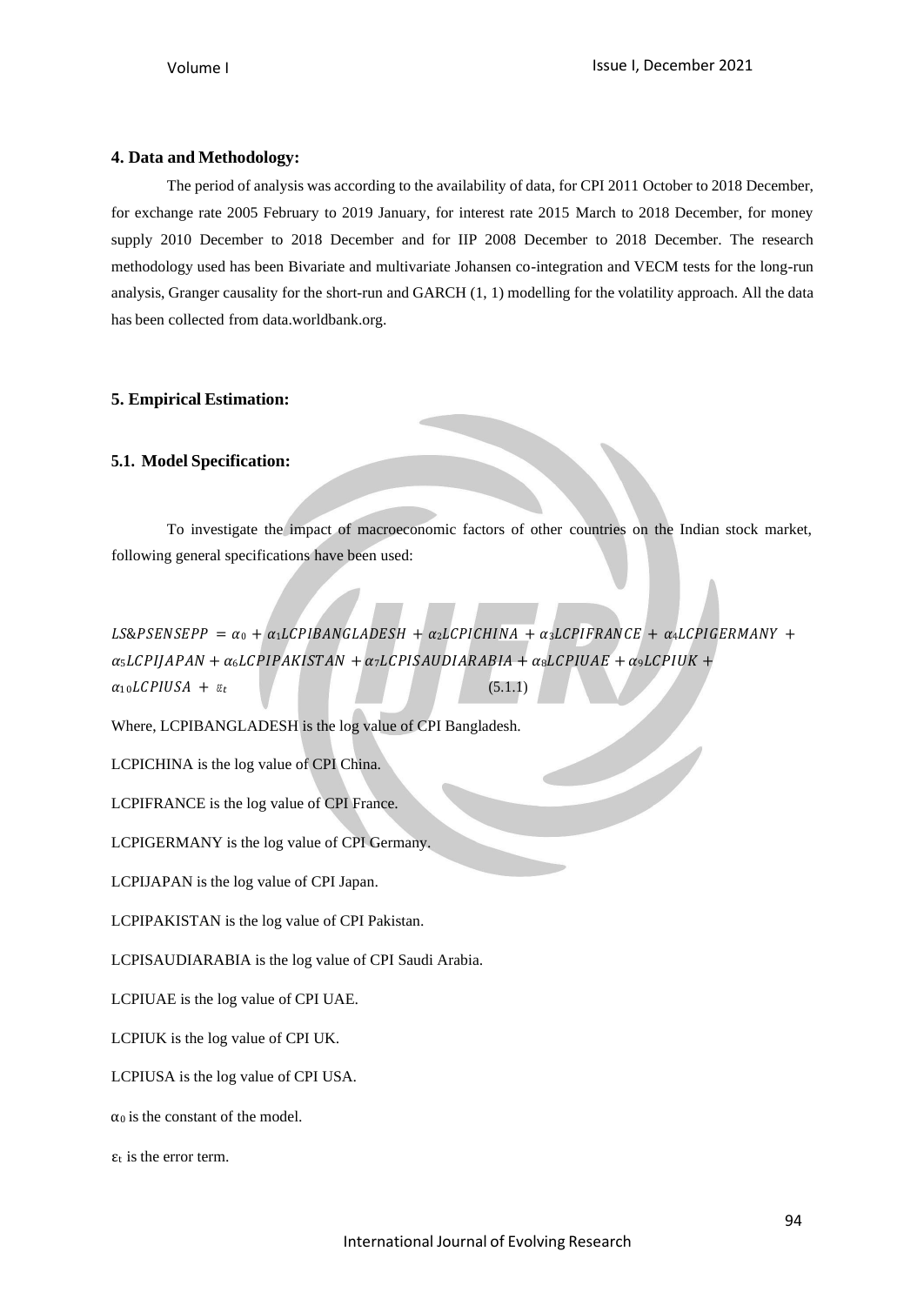α<sub>1</sub>, α<sub>2</sub>, α<sub>3</sub>, α<sub>4</sub>, α<sub>5</sub>, α<sub>6</sub>, α<sub>7</sub>, α<sub>8</sub>, α<sub>9</sub>, α<sub>10</sub> denotes the coefficients of the independent variables.

 $LS\&PSENSEPP = \alpha_0 + \alpha_1 LERBANGLADESH + \alpha_2 LERCHINA + \alpha_3 LERJAPAN + \alpha_4 LERPAKISTAN +$  $\alpha_5 LERSAUDIARABIA + \alpha_6 LERUAE + \alpha_7 LERUK + \varepsilon_t$  (5.1.2) Where, LERBANGLADESH is the log value of exchange rate of Bangladesh. LERCHINA is the log value of exchange rate of China. LERPAKISTAN is the log value of the exchange rate of Pakistan. LERSAUDIARABIA is the log value of the exchange rate of Saudi Arabia. LERUAE is the log value of the exchange rate of UAE. LERUK is the log value of the exchange rate of the UK.  $\alpha_0$  is the constant of the model.  $\epsilon_t$  is the error term.  $\alpha_1$ ,  $\alpha_2$ ,  $\alpha_3$ ,  $\alpha_4$ ,  $\alpha_5$ ,  $\alpha_6$ ,  $\alpha_7$  denotes the coefficients of the independent variables.  $LS\&PSENSEPP = \alpha_0 + \alpha_1 LIIPCHINA + \alpha_2 LIIPPAKISTAN + \alpha_3 LIIPUAE + \epsilon_{\epsilon}$  (5.1.3) Where, LIIPCHINA is the log value of the IIP of China. LIIPPAKISTAN is the log value of the IIP of Pakistan. LIIPUAE is the log value of the IIP of the UAE.  $\alpha_0$  is the constant of the model.  $\varepsilon_t$  is the error term.

 $\alpha_1$ ,  $\alpha_2$ ,  $\alpha_3$  denotes the coefficients of the independent variables.

 $LS\&PSENSEPP = \alpha_0 + \alpha_1 LIRBANGLADESH + \alpha_2 LIRFRANCE + \alpha_3 LIRGERMANY + \alpha_4 LIRJAPAN +$  $\alpha_5 LIRUK + \varepsilon_t$  (5.1.4)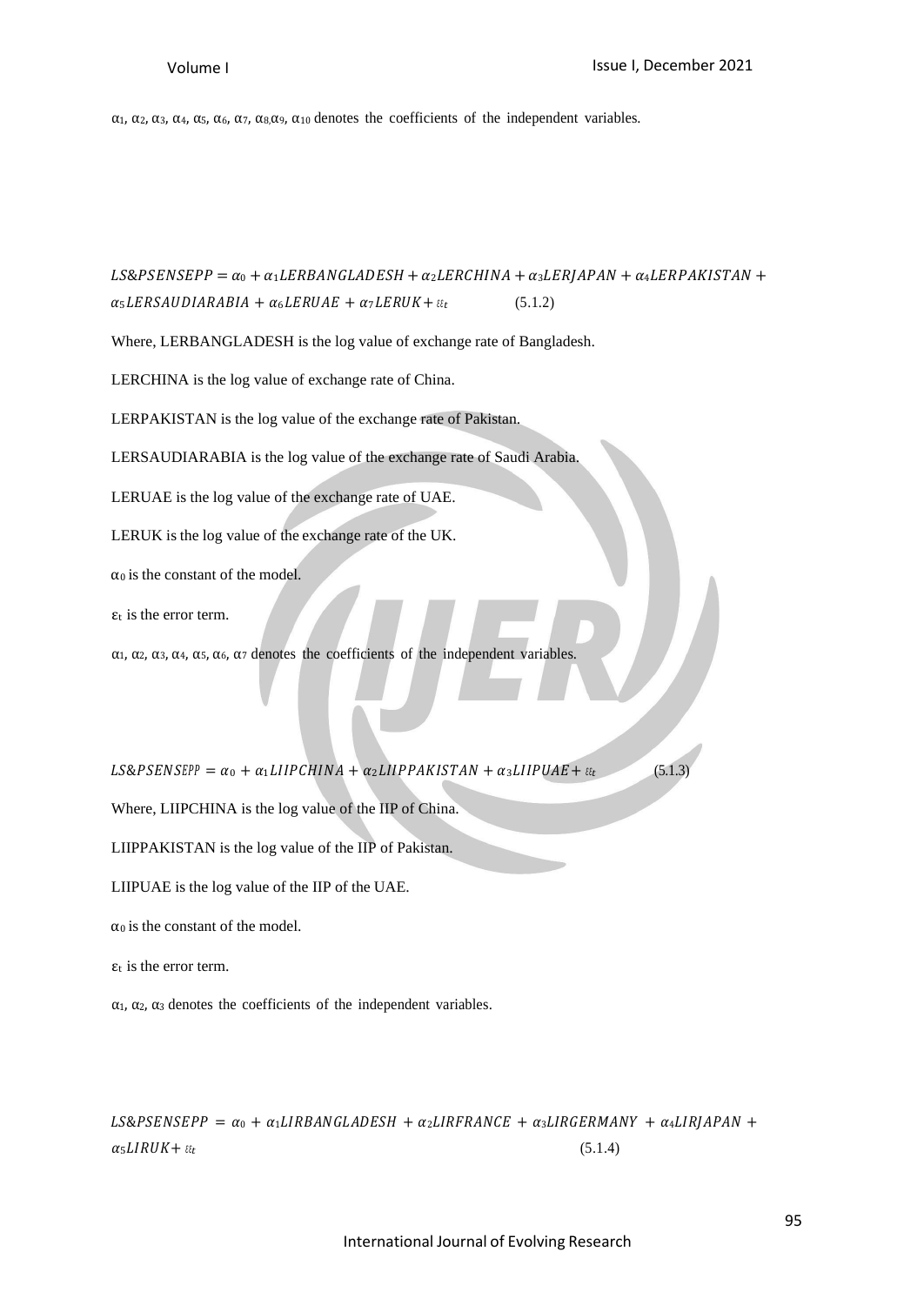Where, LIRBANGLADESH is the log value of the interest rate of Bangladesh.

LIRFRANCE is the log value of the interest rate of France.

LIRGERMANY is the log value of the interest rate of Germany.

LIRJAPAN is the log value of the interest rate of Japan.

LIRUK is the log value of the interest rate of the UK.

 $\alpha_0$  is the constant of the model.

 $\epsilon_t$  is the error term.

α1, α2, α3, α4, α<sup>5</sup> denotes the coefficients of the independent variables.

 $LS\&PSENSEPP = \alpha_0 + \alpha_1 L M SCHINA + \alpha_2 L M SFRANCE + \alpha_3 L M S GERMANY + \alpha_4 L M S JAPAN +$  $\alpha_5 LMSPAKISTAN + \alpha_6 LMSSAUDIARABIA + \alpha_7 LMSUAE + \alpha_8 LMSUK + \alpha_9 LMSUSA + \epsilon_{\ell t}$ (5.1.5)

Where, LMSCHINA is the log value of the money supply of China.

LMSFRANCE is the log value of the money supply of France.

LMSGERMANY is the log value of the money supply of Germany.

LMSJAPAN is the log value of the money supply of Japan.

LMSPAKISTAN is the log value of the money supply of Pakistan.

LMSSAUDIARABIA is the log value of the money supply of Saudi Arabia.

LMSUAE is the log value of the money supply of the UAE.

LMSUK is the log value of the money supply of the UK.

LMSUSA is the log value of the money supply of the USA.

 $\alpha_0$  is the constant of the model.

 $\epsilon_t$  is the error term.

α1, α2, α3, α4, α5, α6, α7, α8,α<sup>9</sup> denotes the coefficients of the independent variables.

 $LS\&PSENSEPP = \alpha_0 + \alpha_1 LGDPCHINA + \alpha_2 LGDPFRANCE + \alpha_3 LGDPJAPAN + \alpha_4 LGDPUK +$  $\alpha_5 LGDPUS + \varepsilon_t$  (5.1.6)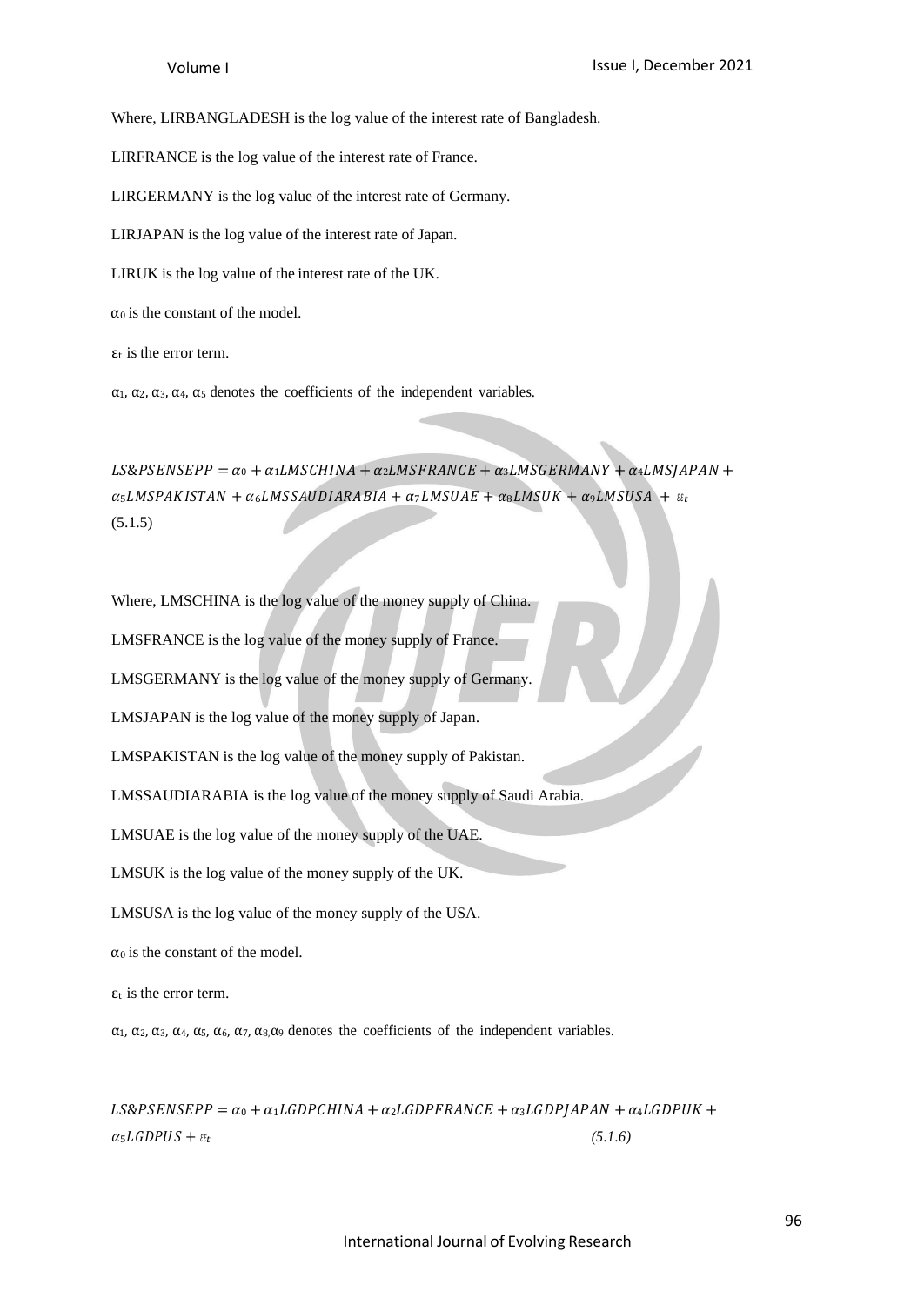Where, LGDPCHINA is the log value of the GDP of China.

LGDPFRANCE is the log value of the GDP of France.

LGDPJAPAN is the log value of the GDP of Japan.

LGDPUK is the log value of the GDP of the UK.

LGDPUS is the log value of the GDP of the US.

 $\alpha_0$  is the constant of the model.

 $\epsilon_t$  is the error term.

α1, α2, α3, α4, α<sup>5</sup> denotes the coefficients of the independent variables.

### **5.2. Johansen Cointegration and VECM analysis:**

(Johansen, 1988; Johansen, 1990) proposed two test statistics to test the presence of co-integration, which in the literature are known as the trace test and the maximum eigenvalue test. For an appropriate representation of the DGP, a liner time pattern or seasonal dummy variables are needed, including deterministic terms such as an intercept. One way to include deterministic terms is to assume that there are two additive terms in the nonstationary time series  $y_t$ , i.e.,

$$
y_t = \mu_t + \tilde{y}_t
$$
 (5.2.1)

where  $t$  represents the deterministic part and  $y$   $t$  the stochastic part.

In this case, it is assumed that  $\bar{y}$  *t* has a VAR or VECM representation as in (5.2.1) and (5.2.2). Further, to present the co-integration tests, let us assign  $|t \supseteq |0 \supseteq |1 \text{ to that}$ 

$$
y_t = \mu_0 + \mu_1 t + y_t (5.2.2)
$$

Based on the specific assumptions about the deterministic aspect of *yt*, there are three practicable

cases:

exists; Case (1):  $\Box$  0 arbitrary and  $\Box$  1  $\Box$  0 i.e., there is no deterministic trend term, however a constant mean

Case (2): A linear deterministic term in the DGP so that  $\phi$ 

$$
\Box \ \Box \ \bot_1 \ \Box \ 0;
$$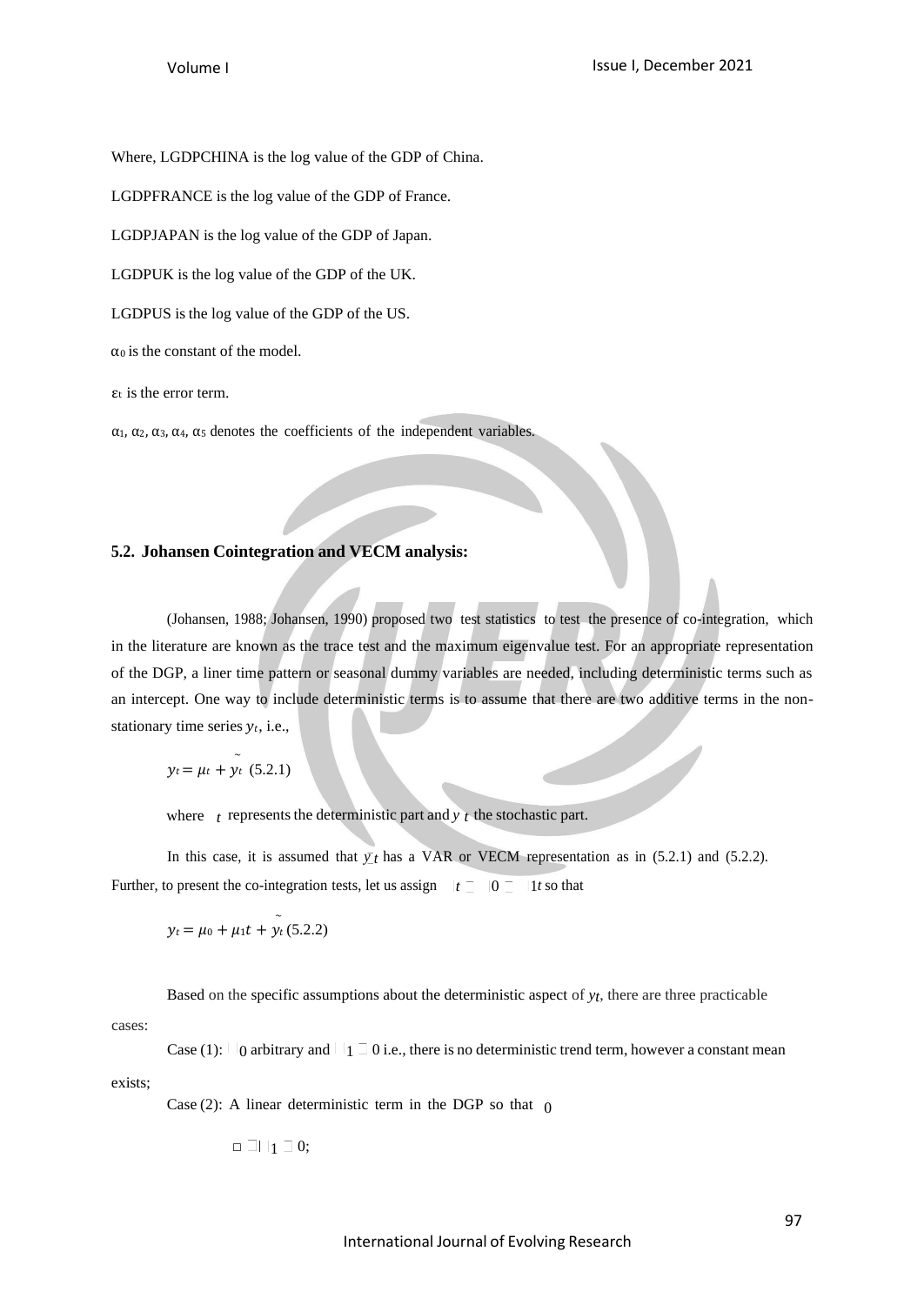Case (3): Both  $| \cdot |$  and  $| \cdot |$  arearbitrary.

First, case one is considered. In this demonstration,  $y_t = 1 + 0 = \overline{y}_t$ , and hence  $\overline{-y}_t = \overline{y}_t$ . Consequently, taking into account the VECM of *y t* ,VECM of *yt* take up the following two forms – the mean adjusted form attributable to (Saikkonen and Luukkonen, 1997) and (Saikkonen and Lutkepohl, 2000) (equation (5.2.3) below), and the Johansen (1995) intercept form(equation (5.2.4) below).

$$
\Delta y = \mu^* + \Pi y \qquad p-1 \qquad \Gamma \Delta y \qquad + u = \Pi^* \phi^{y} t^{-1} \phi + \Sigma^{p-1} \qquad \Gamma \Delta y \qquad + u \quad (5.2.3)
$$
  
\n
$$
t \qquad 0 \qquad t^{-1} + \Sigma_{ii=1} \qquad \text{if} \qquad t^{-ii} \qquad t \qquad 1 \qquad \text{if} \qquad t^{-1} \qquad t \qquad 1
$$
  
\nand  
\n
$$
\Delta y = \Pi(y \qquad -\mu) + \Sigma^{p-1} \qquad \Gamma \Delta y \qquad + u \quad (5.2.4)
$$

Where  $\Pi^* = [\Pi \mu^*]$  is of order  $\phi k \times (k+1)\phi$  and  $\mu^* = -\Pi \mu_0$ . It may be observed that the intercept 0 0 term can be incorporated into the co-integrating relationships in the latter case and thus  $\Pi^* = \alpha \beta^*$  has rank *r*.

It is obvious that both VECM versions can be used to test the rank of co-integration. Johansen (1995) considered the intercept version (5.2.4) and he and (Osterwald-Lenum, 1992) have presented the critical values for the LR test called the trace test. Table 3.2.1 gave the results of gave the results of the multivariate Johansen Juselius Cointegration and VECM tests.

### **5.2.1. Multivariate Analysis:**

Table 5.2.1 presented the results of the multivariate Johansen Cointegration and VECM tests. The CPI of other countries and Sensex were found to be sharing 5 long-run co-integrating equations with each other. Exchange rate of other countries and Sensex had 2 co-integrating equations with each other. 1 co-integrating equation was shared by Sensex and IIP of other countries. Sensex and interest rate of other countries too shared 1 co-integrating equation with each other. The money supply of other countries and Sensex shared 3 co-integrating equations and 6 long-run co-integrating equations were shared by the GDP of other countries and Sensex.

The long-run causality was found to be running to Sensex from the only GDP of other countries. Money supply, Interest rate, IIP, Exchange rate and CPI of other countries failed to show long-run causality towards Sensex. In other words, the only GDP of other countries found to be affecting the Sensex in the long-run, the money supply, interest rate, IIP, exchange rate and CPI of other countries failed to show any effect on the Sensex in the long-run.

**Table 5.2.1. Multivariate Johansen Juselius Cointegration and VECM modelling.**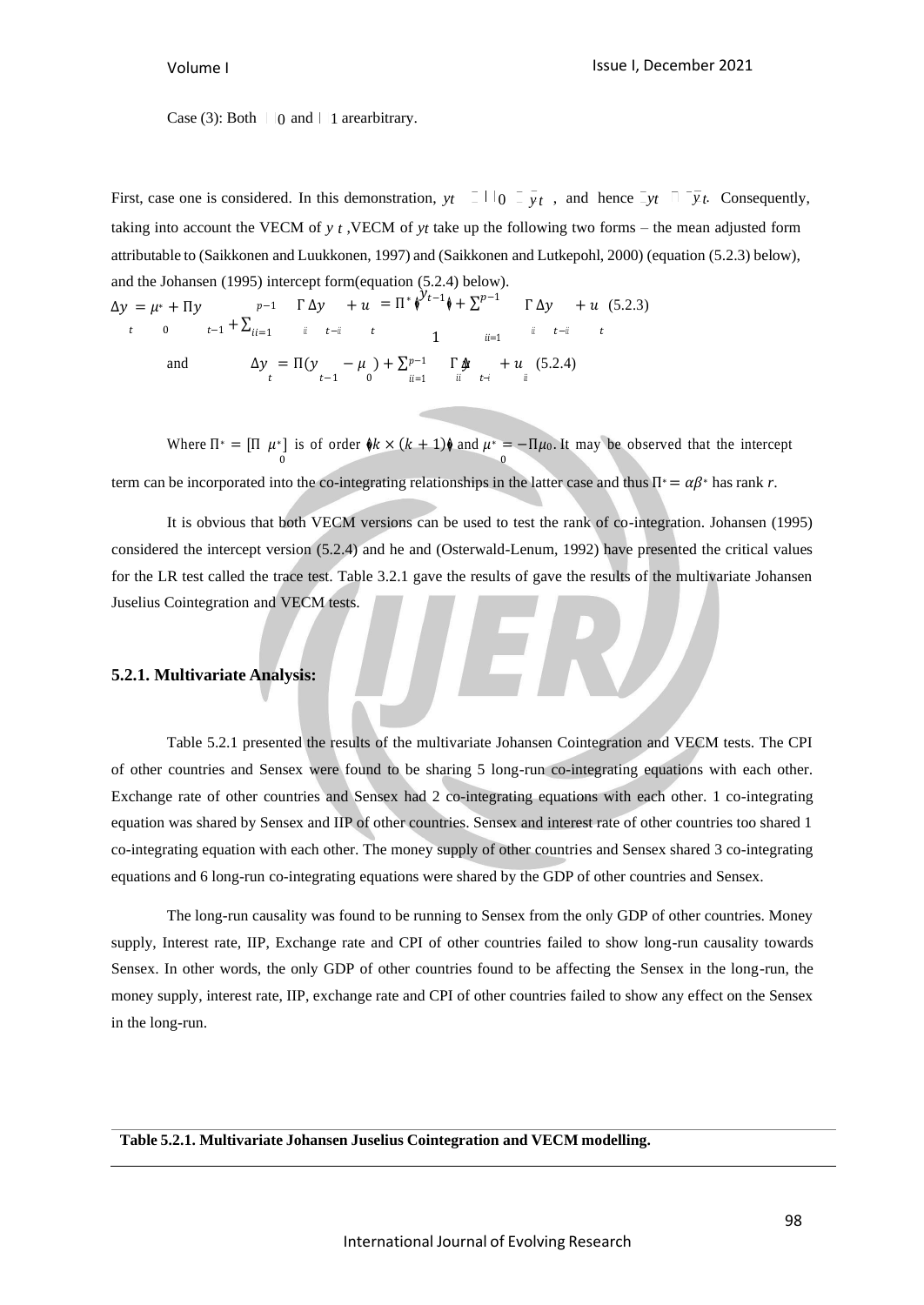# **1. CPI.** Series: SENSEX CPI BANGLADESH CPI CHINA CPI FRANCE CPI GERMANY CPI JAPAN CPI PAKISTAN CPI SAUDIARABIA CPI UAE CPI UK CPI USA Dependent Variable: D(SENSEX) Lags interval (in first differences): 1 to 2 A. JC B. VECM (None) Trace Statistic (None) Prob. No. of CE(s)  $C(1)$  Coefficient (C1) Statistic (C1) Prob. 398.015\*\*\* 0.000 5 0.024 1 0.32 **2. Exchange Rate.** Series: SENSEX ER BANGLADESH ER CHINA ER FRANCE ER JAPAN ER PAKISTAN ER SAUDIARABIA ER UAE ER UK Dependent Variable: D(SENSEX) Lags interval (in first differences): 1 to 4 A. JC B. VECM (None) Trace Statistic (None) Prob. No. of CE(s) C(1) Coefficient (C1) t-Statistic (C1) Prob. 262.604\*\*\* 0.000 2 -0.00222 -0.39 0.696 **3. IIP.** Series: SENSEX IIP CHINA IIP PAKISTAN IIP USA Dependent Variable: D(SENSEX) Lags interval (in first differences): 1 to 4 A. JC B. VECM (None) Trace Statistic (None) Prob. No. of CE(s) C(1) Coefficient (C1) t-**Statistic** (C1) Prob.  $6.65.237***$  0.000 6 0.000<sup>\*\*</sup> 2.612 0.014 **4. Interest Rate.** Series: SENSEX IR BANGLADESH IR FRANCE IR GERMANY IR JAPAN IR UK Dependent Variable: D(SENSEX) Lags interval (in first differences): 1 to 1. A. JC B. VECM (None) Trace Statistic (None) Prob. No. of CE(s)  $C(1)$  Coefficient (C1) Statistic (C1) Prob. 110.160\*\*\* 0.003 1 -0.003 -1.155 0.256 **5. Money Supply.**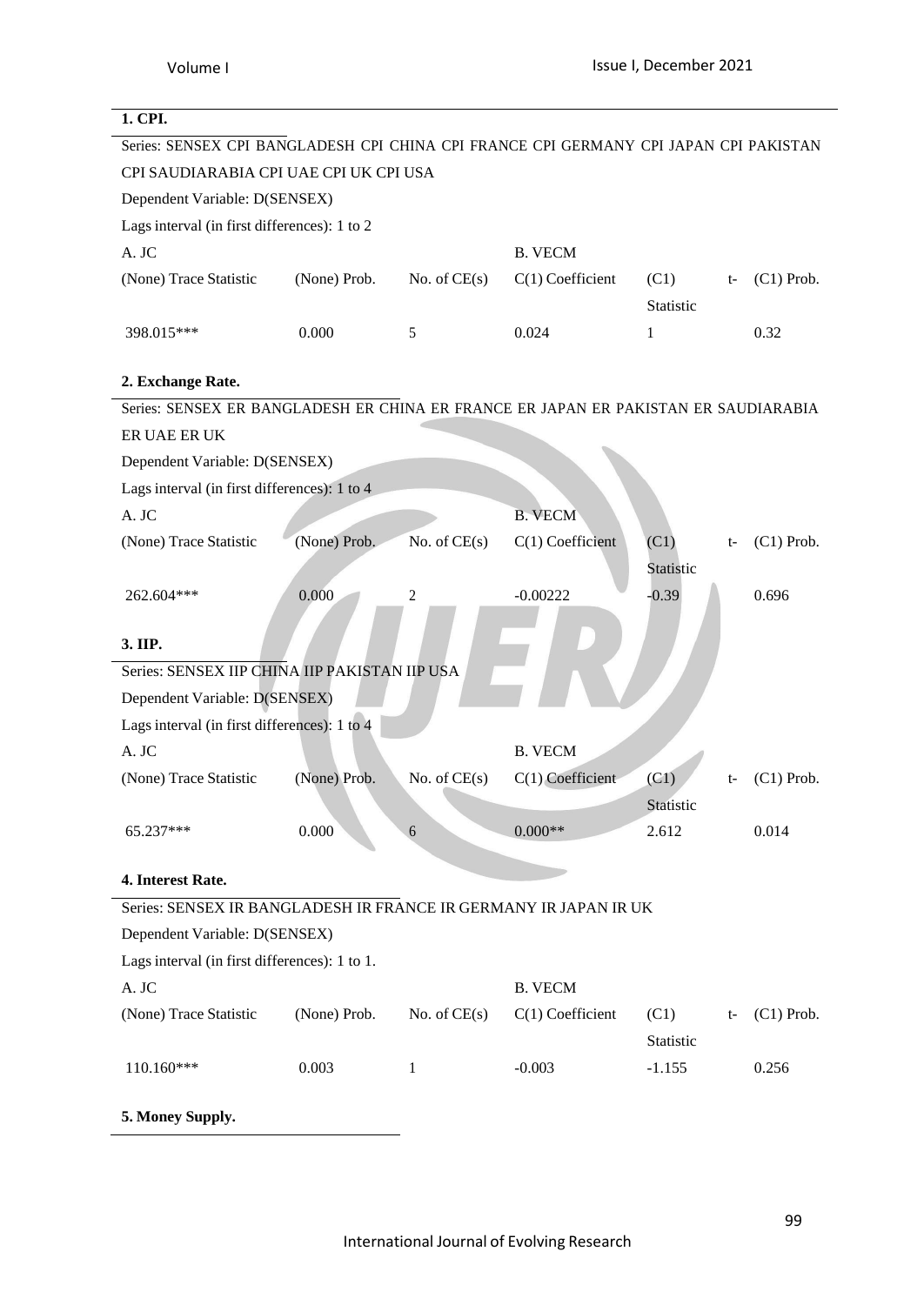| Series: SENSEX MS CHINA MS FRANCE MS GERMANY MS JAPAN MS PAKISTAN MS SAUDIARABIA     |              |                |                    |                          |      |              |  |
|--------------------------------------------------------------------------------------|--------------|----------------|--------------------|--------------------------|------|--------------|--|
| MS UAE MS UK                                                                         |              |                |                    |                          |      |              |  |
| Dependent Variable: D(SENSEX)                                                        |              |                |                    |                          |      |              |  |
| Lags interval (in first differences): 1 to 2                                         |              |                |                    |                          |      |              |  |
| A. JC                                                                                |              |                | <b>B. VECM</b>     |                          |      |              |  |
| (None) Trace Statistic                                                               | (None) Prob. | No. of $CE(s)$ | $C(1)$ Coefficient | (C1)<br><b>Statistic</b> | $t-$ | $(C1)$ Prob. |  |
| 246.546***                                                                           | 0.000        | 3              | $-0.024$           | $-0.648$                 |      | 0.518        |  |
| 6. GDP.                                                                              |              |                |                    |                          |      |              |  |
| Series: CLOSE GDP CHINA GDP FRANCE GDP JAPAN GDP UK GDP US                           |              |                |                    |                          |      |              |  |
| Dependent Variable: D(SENSEX)                                                        |              |                |                    |                          |      |              |  |
| Lags interval (in first differences): 1 to 4                                         |              |                |                    |                          |      |              |  |
| A. JC                                                                                |              |                | <b>B. VECM</b>     |                          |      |              |  |
| (None) Trace Statistic                                                               | (None) Prob. | No. of $CE(s)$ | $C(1)$ Coefficient | (C1)                     | $t-$ | $(C1)$ Prob. |  |
|                                                                                      |              |                |                    | Statistic                |      |              |  |
| 132.588***                                                                           | 0.000        | 6              | $-0.061***$        | $-2.699$                 |      | 0.008        |  |
| Note: (1) The lag order of the model is based on Akaike information criterion (AIC). |              |                |                    |                          |      |              |  |

(2) \*\* and \*\*\* indicate significant at 5 and 1 percent level of significance, respectively.

(3)  $CE(s) = Cointegrating Equations, JC = Johansen Cointegration, VECM = Vector Error Correction Modelling.$ 

### **5.2.2. Bivariate Analysis:**

Table 5.2.2 presented the results of the Bivariate Johansen Cointegration and VECM modelling. Under bivariate Johansen co-integration analysis, the CPI of none of the country found to be sharing the long-run relationship with the Sensex. The exchange rate (with respect to the US dollar) of Germany, Pakistan, Saudi Arabia, UAE and UK were found to be sharing long-run co-integration with the Sensex. But the long-run causality was only found to be running from the exchange rate of Germany, Pakistan and UK towards the Sensex. The IIP of only Pakistan was found to be having a long-run co-integrating relationship with Sensex. But with even from IIP of Pakistan the long-run causality was failed to be running towards the Sensex.

When analysing the interest rate of other countries, only Japan's interest rate was found to be sharing long-run co-integrating relationship with Sensex. Long-run causality was also found to be running from Japan's interest rate towards Sensex in the bivariate VECM analysis. The money supply of China, Saudi Arabia and the US shared long-run co-integrating relationship with the Sensex. Long-run causality was found to be running from the money supply of China and the US towards the Sensex. GDP of none of the country was found to be sharing long-run relationship with the Sensex.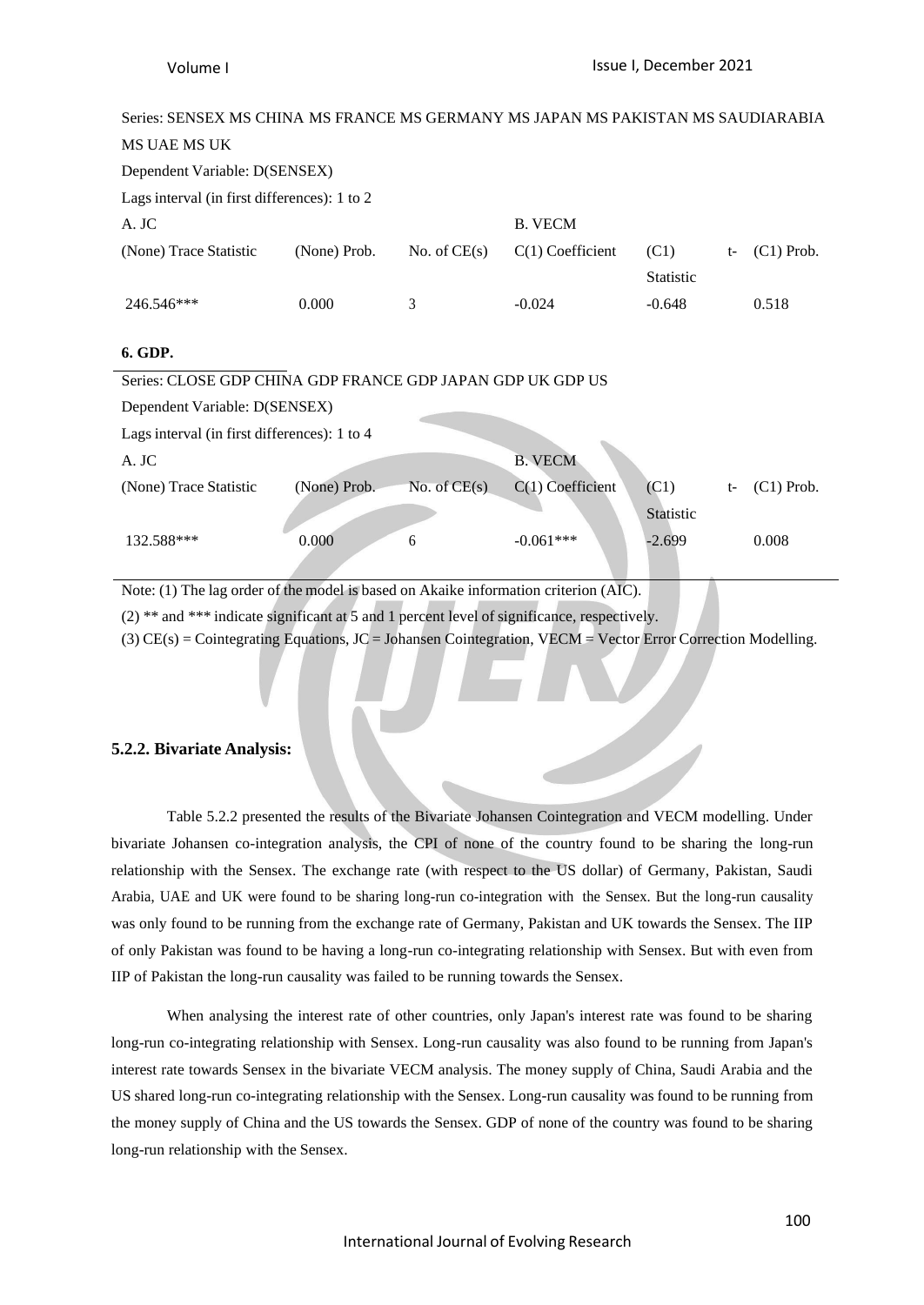# **Table 5.2.2: Bivariate: Johansen Cointegration and Vector Error Correction Modelling (VECM).**

| 1. CPI of other countries.                                       |                        |              |
|------------------------------------------------------------------|------------------------|--------------|
| A. Non-Cointegrated Seri s.                                      |                        |              |
| Series                                                           | (None) Trace Statistic | (None) Prob. |
| Sensex CPI Bangladesh                                            | 6.526                  | 0.633        |
| Sensex CPI China                                                 | 9.690                  | 0.305        |
| <b>Sensex CPI France</b>                                         | 5.964                  | 0.699        |
| Sensex CPI Germany                                               | 6.553                  | 0.630        |
| Sensex CPI Japan                                                 | 10.16                  | 0.268        |
| Sensex CPI Pakistan                                              | 11.202                 | 0.199        |
| Sensex CPI Saudi Arabia                                          | 4.153                  | 0.890        |
| <b>Sensex CPI UAE</b>                                            | 6.950                  | 0.583        |
| <b>Sensex CPI UK</b>                                             | 7.025                  | 0.574        |
| Sensex CPI USA                                                   | 6.216                  | 0.669        |
|                                                                  |                        |              |
| 2. Exchange Rate (with respect to US dollar) of other countries. |                        |              |

# **2. Exchange Rate (with respect to US dollar) of other countries.**

| A. Non-Cointegrated Series.   |                        |              |  |
|-------------------------------|------------------------|--------------|--|
| <b>Series</b>                 | (None) Trace Statistic | (None) Prob. |  |
| Sensex ER Bangladesh          | 14.170                 | 0.078        |  |
| Sensex ER China               | 11.64                  | 0.175        |  |
| Sensex ER Japan               | 8.696                  | 0.394        |  |
| <b>B. Cointegrated Series</b> |                        |              |  |

|                        | JC                     |              | <b>VECM</b>      |                    |                |
|------------------------|------------------------|--------------|------------------|--------------------|----------------|
| <b>Series</b>          | (None) Trace Statistic | (None) Prob. | (C1) Coefficient | $C(1)$ T-statistic | $C(1)$ P value |
| Sensex ER Germany      | 15.739**               | 0.045        | $-0.030***$      | $-3.562$           | 0.000          |
| Sensex ER Pakistan     | 16.099**               | 0.040        | $-0.052***$      | $-2.958$           | 0.003          |
| Sensex ER Saudi Arabia | $31.181***$            | 0.000        | $-0.000$         | $-0.632$           | 0.527          |
| Sensex ER UAE          | $18.111**$             | 0.019        | 0.000            | 0.382              | 0.702          |
| Sensex ER UK           | 17.082**               | 0.028        | $-0.048***$      | $-3.816$           | 0.000          |

# **3. IIP of other countries.**

### **A. Non-Cointegrated Series.**

| Series           | (None) Trace Statistic (None) Prob. |       |
|------------------|-------------------------------------|-------|
| Sensex IIP China | 8.876                               | 0.376 |
| Sensex IIP Japan | 7.251                               | 0.548 |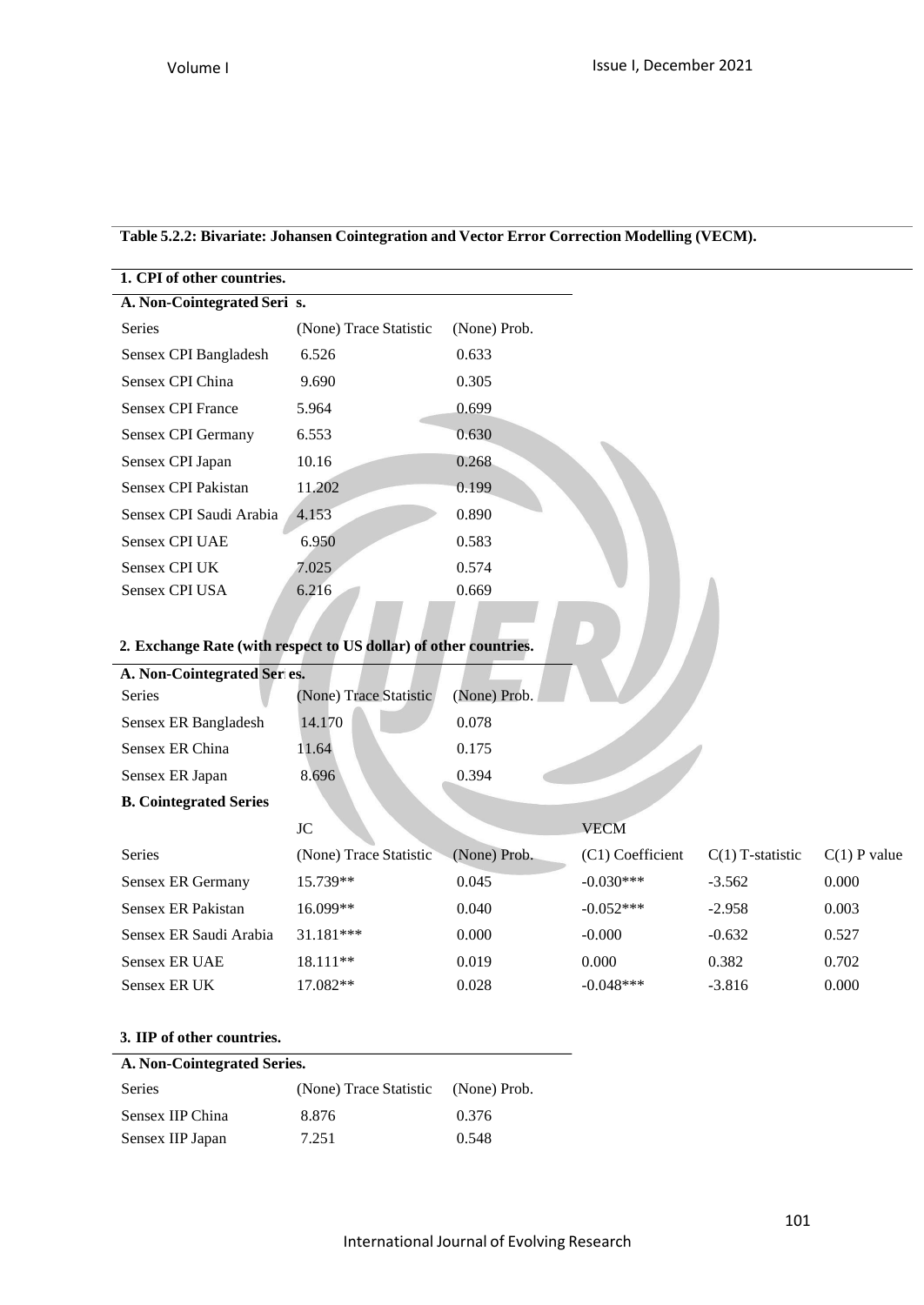| Volume I                             |                        |              | Issue I, December 2021 |                    |                |
|--------------------------------------|------------------------|--------------|------------------------|--------------------|----------------|
| Sensex IIP USA                       | 8.481                  | 0.415        |                        |                    |                |
| <b>B. Cointegrated Series</b>        |                        |              |                        |                    |                |
|                                      | <b>JC</b>              |              | <b>VECM</b>            |                    |                |
| Series                               | (None) Trace Statistic | (None) Prob. | (C1) Coefficient       | $C(1)$ T-statistic | $C(1)$ P value |
| Sensex IIP Pakistan                  | 19.024**               | 0.014        | 0.006                  | 0.817              | 0.415          |
| 4. Interest Rate of other countries. |                        |              |                        |                    |                |
| A. Non-Cointegrated Series.          |                        |              |                        |                    |                |
| Series                               | (None) Trace Statistic | (None) Prob. |                        |                    |                |
| Sensex IR Bangladesh                 | 7.982                  | 0.467        |                        |                    |                |
| <b>Sensex IR France</b>              | 11.107                 | 0.205        |                        |                    |                |
| Sensex IR Germany                    | 9.472                  | 0.323        |                        |                    |                |
| Sensex IR UK                         | 10.224                 | 0.263        |                        |                    |                |
| <b>B. Cointegrated Series</b>        |                        |              |                        |                    |                |
|                                      | $\rm JC$               |              | <b>VECM</b>            |                    |                |
| Series                               | (None) Trace Statistic | (None) Prob. | (C1) Coefficient       | $C(1)$ T-statistic | $C(1)$ P value |
| Sensex IR Japan                      | 22.178***              | 0.004        | $-0.058**$             | $-2.067$           | 0.045          |
|                                      |                        |              |                        |                    |                |
| 5. Money Supply of other countires.  |                        |              |                        |                    |                |
| A. Non-Cointegrated Series.          |                        |              |                        |                    |                |
| Series                               | (None) Trace Statistic | (None) Prob. |                        |                    |                |
| <b>Sensex MS France</b>              | 6.120                  | 0.681        |                        |                    |                |
| Sensex MS Germany                    | 7.503                  | 0.519        |                        |                    |                |
| Sensex MS Japan                      | 8.074                  | 0.457        |                        |                    |                |
| Sensex MS Pakistan                   | 11.929                 | 0.160        |                        |                    |                |
| Sensex MS UAE                        | 12.414                 | 0.138        |                        |                    |                |
| Sensex MS UK                         | 5.604                  | 0.741        |                        |                    |                |
| <b>B. Cointegrated Series</b>        |                        |              |                        |                    |                |
|                                      | $\rm JC$               |              | <b>VECM</b>            |                    |                |
| Series                               | (None) Trace Statistic | (None) Prob. | (C1) Coefficient       | $C(1)$ T-statistic | $C(1)$ P value |
| Sensex MS China                      | 18.811**               | 0.015        | $-0.066**$             | $-2.357$           | 0.020          |
| Sensex MS Saudi Arabia               | 20.541***              | 0.007        | $-0.027$               | $-1.981$           | 0.050          |
| Sensex MS USA                        | 16.277**               | 0.038        | $-0.091***$            | $-2.730$           | 0.007          |
| 6. GDP of other countries.           |                        |              |                        |                    |                |
| A. Non-Cointegrated Series.          |                        |              |                        |                    |                |

| <b>Series</b>            | (None) Trace Statistic (None) Prob. |       |
|--------------------------|-------------------------------------|-------|
| Sensex GDP China         | 9.250                               | 0.342 |
| <b>Sensex GDP France</b> | 14.663                              | 0.066 |
| Sensex Japan             | 8.735                               | 0.390 |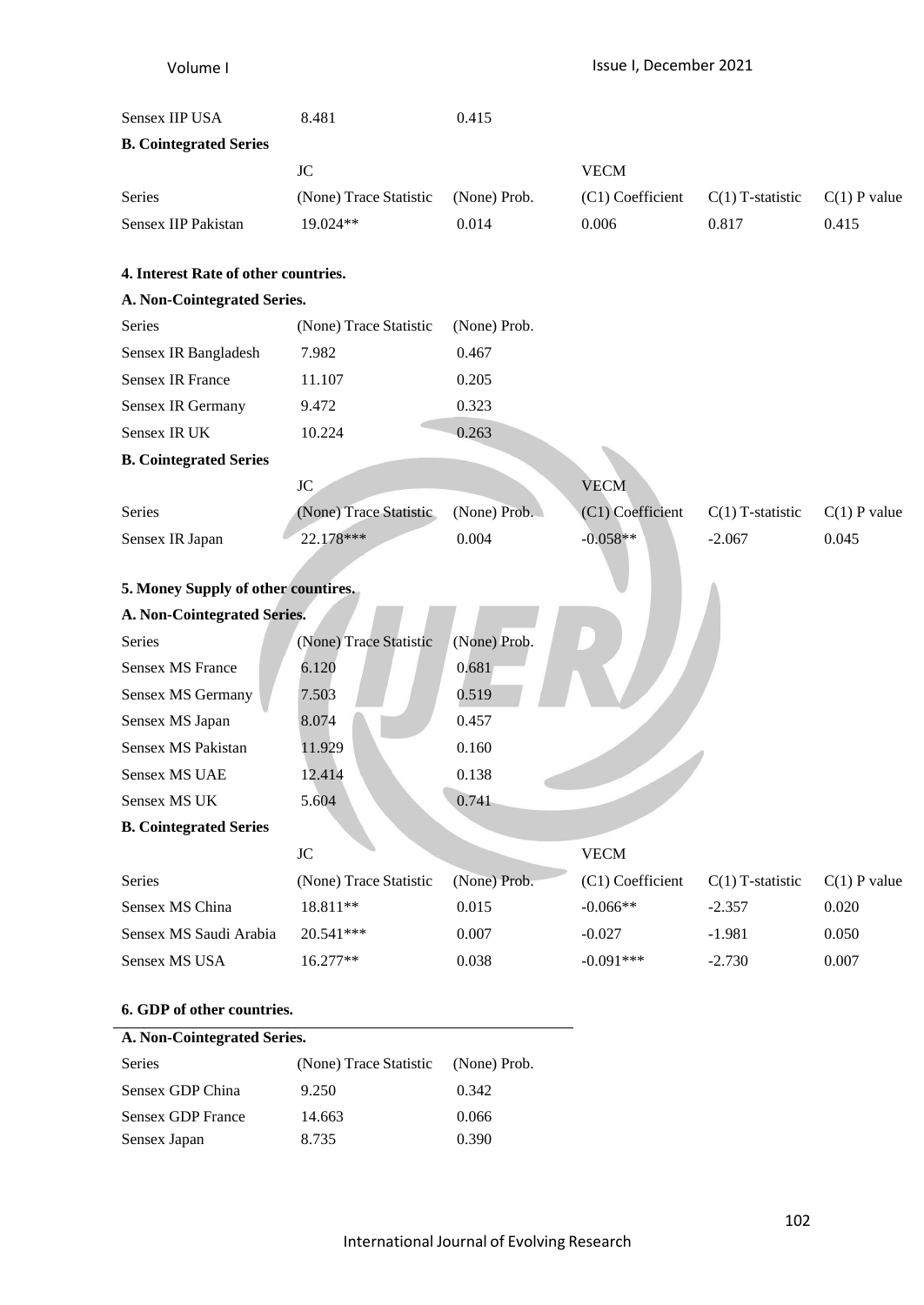| Sensex UK  | 11.246 | 0.196 |
|------------|--------|-------|
| Sensex USA | 8.983  | 0.366 |

Note: (1) The lag order of the model is based on Akaike information criterion (AIC).

(2) \*\* and \*\*\* indicate significant at 5 and 1 percent level of significance, respectively.

(3) CE(s) = Cointegrating Equations, JC = Johansen Cointegration, VECM = Vector Error Correction Modelling.

### **5.3. Short-run Granger Causality Tests:**

Granger-causality test is performed to evaluate whether there are lead-lag relationships between Index returns and various macroeconomic variables. The Granger test based on a VAR model in differences is appropriate when the long-run analysis indicates that there is no long-run relationship between variables that are integrated of same order, i.e.,  $y_1t$ ,  $y_2t \sim I(1)$ . As in Enders (2004), if a variable's time series is non-stationary, *I*(1) and is not co-integrated, the Granger-causality test starts with the VAR model being estimated in the following differences.

$$
\Delta y_{1t} = \alpha_{1ii} + \bigotimes_{ii=1}^{p} \beta_{1ii} \Delta y_{1t-i} + \bigotimes_{ii=1}^{p} \eta_{2ii} y_{2t-i} + \varepsilon_{1t}
$$
  
\n
$$
\Delta y_{2t} = \alpha_{2ii} + \bigotimes_{ii=1}^{p} \beta_{2ii} \Delta y_{2t-i} + \bigotimes_{ii=1}^{p} \eta_{1ii} y_{1i-i} + \varepsilon_{2i}
$$
\n(5.3.1)

Where  $\exists y_1 t$  and  $\exists y_2 t$  are the first differences of time series under investigation;  $\exists \exists y_1 t$  and  $\exists \forall z$ parameters to be estimated and,  $\epsilon_{1t}$  and  $\epsilon_{2t}$  are white noise error terms.

Table 5.3.1 presented the results of the Granger Causality tests. Under the granger causality test, shortrun causality was examined of the variables towards the Sensex. The CPI of none of the country was found to be granger causing the Sensex. The exchange rate (with respect to the US dollar) of the UK, Pakistan and Saudi Arabia were found to be affecting the Sensex in the short-run. The GDP, interest rate and IIP of none of the country showed any effect on the Sensex in the short-run. The money supply of only France was found to be affecting the Sensex in the short-run.

### **Table 5.3.1: Pairwise Granger Causality Tests.**

### **1. CPI of other countries:**

Null Hypothesis: F-Statistic Prob. Decision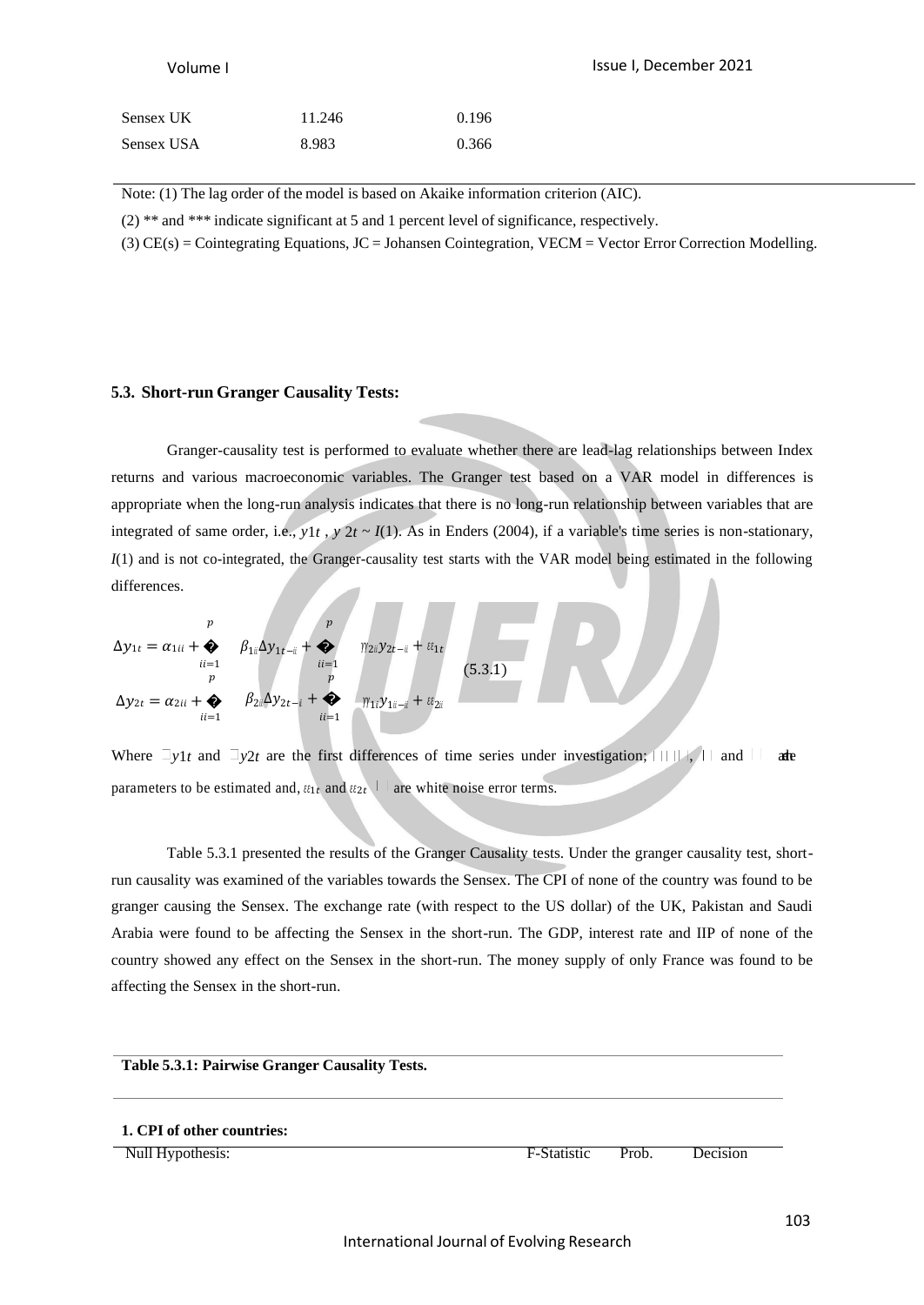| CPI BANGLADESH dnc SENSEX   | 0.809 | 0.546 | Accepted |
|-----------------------------|-------|-------|----------|
| <b>CPI CHINA dnc SENSEX</b> | 0.635 | 0.673 | Accepted |
| CPI FRANCE dnc SENSEX       | 0.943 | 0.458 | Accepted |
| CPI GERMANY dnc SENSEX      | 0.374 | 0.864 | Accepted |
| CPI JAPAN dnc SENSEX        | 0.737 | 0.597 | Accepted |
| CPI PAKISTAN dnc SENSEX     | 0.667 | 0.649 | Accepted |
| CPI SAUDIARABIA dnc SENSEX  | 0.703 | 0.622 | Accepted |
| CPI UAE dnc SENSEX          | 0.411 | 0.839 | Accepted |
| CPI UK dnc SENSEX           | 1.461 | 0.212 | Accepted |
| CPI USA dnc SENSEX          | 0.634 | 0.674 | Accepted |
|                             |       |       |          |

## **2. Exchange Rate (with respect to US dollar) of other countries:**

| Null Hypothesis:                     | F-Statistic | Prob. | Decision |
|--------------------------------------|-------------|-------|----------|
| 5. Money Supply of other countries:  |             |       |          |
| IR UK dnc SENSEX                     | 0.560       | 0.729 | Accepted |
| IR JAPAN dnc SENSEX                  | 0.377       | 0.860 | Accepted |
| IR GERMANY dnc SENSEX                | 1.308       | 0.286 | Accepted |
| IR FRANCE dnc SENSEX                 | 0.345       | 0.880 | Accepted |
| IR BANGLADESH dnc SENSEX             | 0.695       | 0.631 | Accepted |
| Null Hypothesis:                     | F-Statistic | Prob. | Decision |
| 4. Interest Rate of other countries: |             |       |          |
|                                      |             |       |          |
| <b>IIP USA dnc SENSEX</b>            | 1.499       | 0.196 | Accepted |
| <b>IIP PAKISTAN dnc SENSEX</b>       | 1.224       | 0.307 | Accepted |
| <b>IIP JAPAN dnc SENSEX</b>          | 1.854       | 0.121 | Accepted |
| <b>IIP CHINA dnc SENSEX</b>          | 0.395       | 0.850 | Accepted |
| Null Hypothesis:                     | F-Statistic | Prob. | Decision |
| 3. IIP of other countries:           |             |       |          |
|                                      |             |       |          |
| ER UK dnc SENSEX                     | $2.211*$    | 0.055 | Rejected |
| ER UAE dnc SENSEX                    | 1.286       | 0.272 | Accepted |
| ER SAUDIARABIA dnc SENSEX            | 4.504***    | 0.000 | Rejected |
| ER PAKISTAN dnc SENSEX               | $2.663**$   | 0.024 | Rejected |
| ER JAPAN dnc SENSEX                  | 0.418       | 0.835 | Accepted |
| ER GERMANY dnc SENSEX                | 1.174       | 0.324 | Accepted |
| ER FRANCE dnc SENSEX                 | 1.174       | 0.324 | Accepted |
| ER CHINA dnc SENSEX                  | 0.356       | 0.877 | Accepted |
| ER BANGLADESH dnc SENSEX             | 0.841       | 0.522 | Accepted |
| Null Hypothesis:                     | F-Statistic | Prob. | Decision |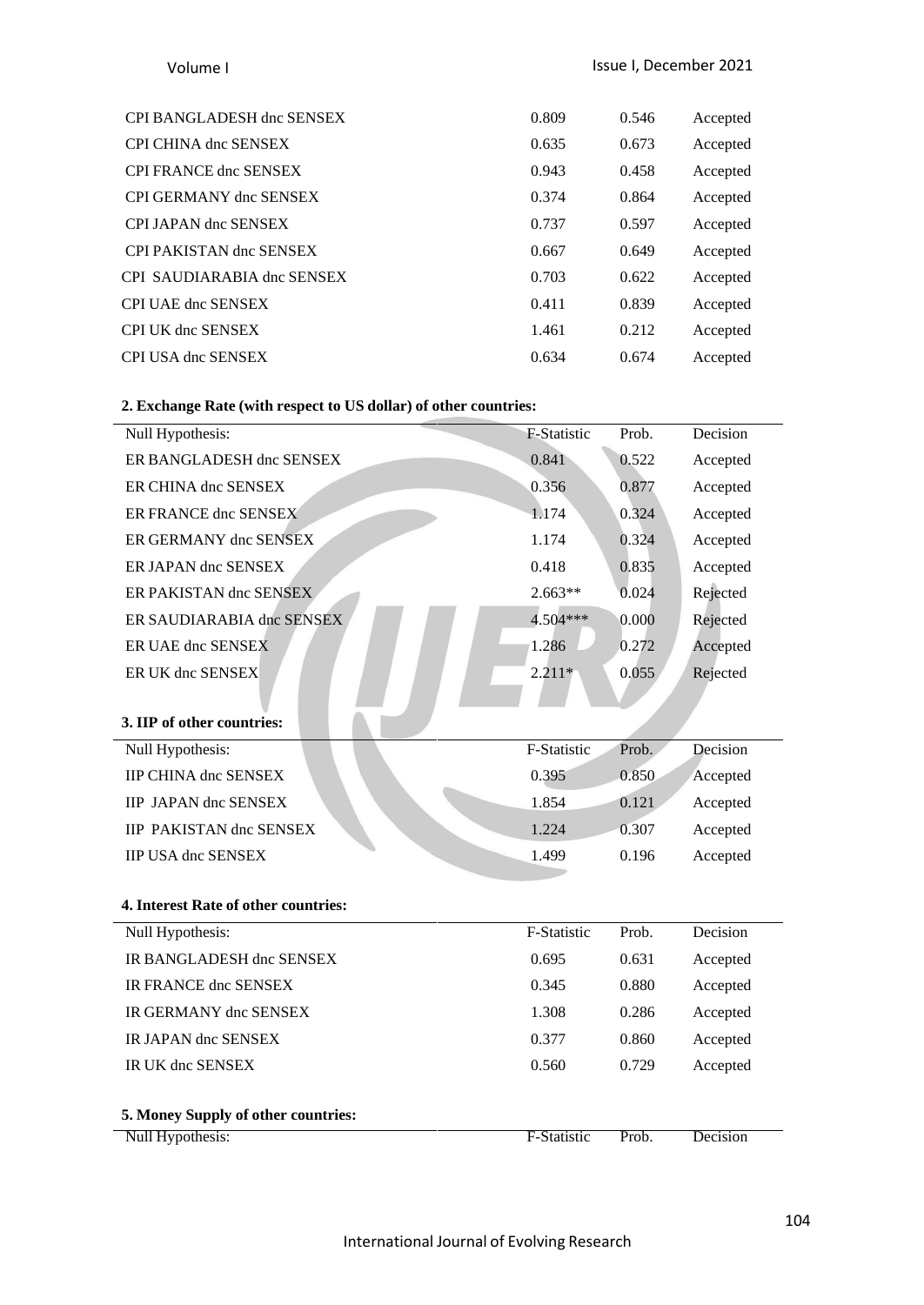| MS CHINA dnc SENSEX       | 1.183     | 0.324 | Accepted |
|---------------------------|-----------|-------|----------|
| MS FRANCE dnc SENSEX      | $2.745**$ | 0.024 | Rejected |
| MS GERMANY dnc SENSEX     | 1.226     | 0.303 | Accepted |
| MS JAPAN dnc SENSEX       | 0.574     | 0.719 | Accepted |
| MS PAKISTAN dnc SENSEX    | 0.807     | 0.547 | Accepted |
| MS SAUDIARABIA dnc SENSEX | 1.157     | 0.337 | Accepted |
| MS UAE dnc SENSEX         | 0.835     | 0.528 | Accepted |
| MS UK dnc SENSEX          | 0.502     | 0.773 | Accepted |
| MS USA dnc SENSEX         | 0.240     | 0.943 | Accepted |

### **6. GDP of other countries:**

| Null Hypothesis:            | F-Statistic | Prob. | Decision |
|-----------------------------|-------------|-------|----------|
| <b>GDP CHINA dnc CLOSE</b>  | 0.184       | 0.967 | Accepted |
| <b>GDP FRANCE dnc CLOSE</b> | 1.343       | 0.253 | Accepted |
| GDP JAPAN dnc CLOSE         | 0.219       | 0.953 | Accepted |
| GDP UK dnc CLOSE            | 0.227       | 0.949 | Accepted |
| GDP US dnc CLOSE            | 0.353       | 0.879 | Accepted |
|                             |             |       |          |

Notes: \*\*\*implies significant at 1% level, \*\*implies significant at 5% level, \*implies significant at 10% level dnc = do not Granger cause.

### **5.4. Volatility Modelling:**

In order to provide further evidence in support of the answers to the questions raised in the study and to account for these stylized facts the GARCH models were employed.

The fundamental contribution of the GARCH  $(p,q)$  model is the conditional variance equation which in the following form can be written.

 $\epsilon_{\ell t} = v_t \hat{\phi} h_t$  where  $\epsilon_{\ell t} | \Omega_{t-1} \sim N(0, h_t)$  and  $v_t \sim N(0, 1)$  $h^2 = \alpha_0 + \sum_{ii=1}^{\infty} \alpha_{ii} \frac{z^2}{t-i} + \sum_{j=1}^{\infty} \beta_j h^2$  (5.4.1)  $\alpha_0 > 0$ ,  $\alpha_{ii}$ ,  $\beta_{jj} \geq 0 \rightarrow h^2 t \geq 0$ ,  $ii = 1, ..., q$ , and  $jj = 1, ..., p$ 

where  $\exists t$   $\exists$  is the set of all information available at time *t*-1. The GARCH (*p*, *q*) process defined above is stationary when  $\sum_i \alpha_{ii} + \sum_i \beta_{jj} < 1$ . A function of 3 terms, defined in equation (5.4.1), is the conditional variance of the GARCH model. The first term is the mean of yesterday's forecast  $\omega$ . The second term is lag of the squared residuals obtained from the mean equation,  $\epsilon^2$  or the<sub>t</sub> ARCH terms. The ARCH terms represent the news (information) about volatility from the previous period that has a weighted impact on the current conditional volatility; it declines gradually and never reaches zero. The third term is the GARCH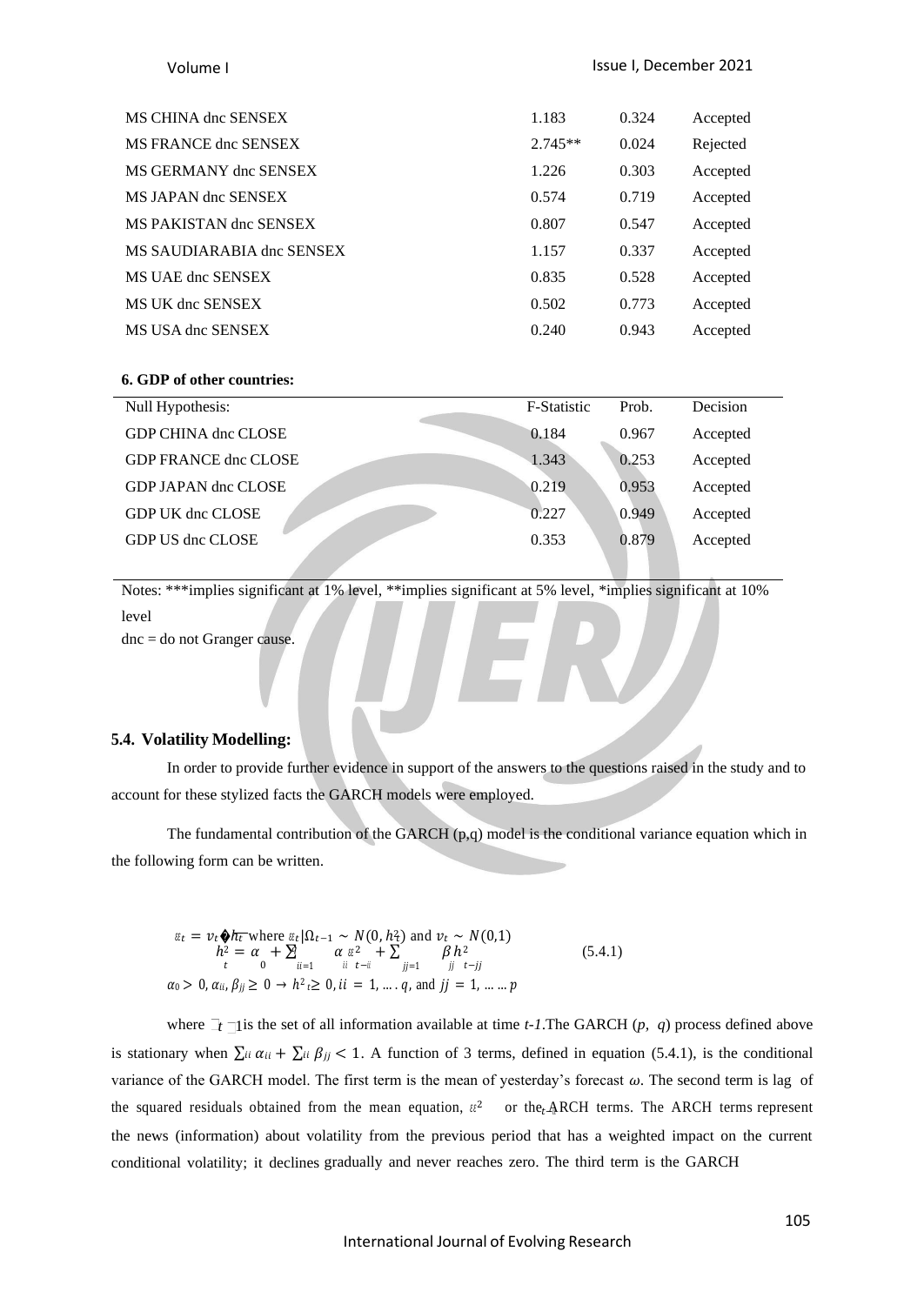variance or  $h_t^2 \geq 0$ . term,  $h_{t-i}^2$  ensuring the impact of last period's forecast variance. It is important to notice that these three parameters, namely,  $\int_{i}^{i}$  *i*  $\int_{i}^{i}$  and *j*  $\int_{i}^{i}$  are restricted to be non-negative to ensure positive values for the conditional

Table 5.4.1 presented the results of the volatility modelling. Quite similar to the results of the Granger causality tests, under Garch modelling too the CPI and interest rate of all the countries failed to show any effect on the volatility of the Sensex. The exchange rate of Germany, IIP of Japan and Pakistan, the money supply of France and UAE and the GDP of the US were found to be affecting the volatility of the Sensex.

### **Table 5.4.1 : GARCH (1,1)**

Method: ML ARCH - Normal distribution (BFGS / Marquardt steps) Presample variance: backcast (parameter  $= 0.7$ )

### **1. CPI of other countries.**

| Dependent Variable: SENSEX                            |             |            |             |       |  |
|-------------------------------------------------------|-------------|------------|-------------|-------|--|
| GARCH = $C(12) + C(13)*RESID(-1)^2 + C(14)*GARCH(-1)$ |             |            |             |       |  |
| Variable                                              | Coefficient | Std. Error | z-Statistic | Prob. |  |
| <b>CPI</b> Bangladesh                                 | $-0.542$    | 0.452      | $-1.200$    | 0.230 |  |
| CPI China                                             | $-1.003$    | 1.474      | $-0.680$    | 0.496 |  |
| <b>CPI</b> France                                     | $-0.011$    | 0.981      | $-0.011$    | 0.991 |  |
| <b>CPI</b> Germany                                    | 0.326       | 1.087      | 0.300       | 0.764 |  |
| CPI Japan                                             | 1.216       | 1.214      | 1.001       | 0.317 |  |
| <b>CPI</b> Pakistan                                   | 0.910       | 0.613      | 1.485       | 0.138 |  |
| CPI Saudi Arabia                                      | $-0.087$    | 0.954      | $-0.091$    | 0.927 |  |
| <b>CPI UAE</b>                                        | 1.472       | 0.958      | 1.537       | 0.124 |  |
| <b>CPI UK</b>                                         | $-1.866$    | 1.312      | $-1.422$    | 0.155 |  |
| <b>CPI USA</b>                                        | $-1.390$    | 1.486      | $-0.936$    | 0.349 |  |

### **2. Exchange Rate (with respect to US dollar) of other countries.**

| Dependent Variable: SENSEX                           |             |            |             |       |  |
|------------------------------------------------------|-------------|------------|-------------|-------|--|
| $GARCH = C(9) + C(10)*RESID(-1)^2 + C(11)*GARCH(-1)$ |             |            |             |       |  |
| Variable                                             | Coefficient | Std. Error | z-Statistic | Prob. |  |
| ER Bangladesh                                        | 1.091       | 0.580      | 1.882       | 0.060 |  |
| ER China                                             | 0.240       | 0.469      | 0.511       | 0.609 |  |
| <b>ER</b> Germany                                    | $-0.580**$  | 0.274      | $-2.119$    | 0.034 |  |
| ER Japan                                             | 0.340       | 0.187      | 1.815       | 0.070 |  |
| <b>ER</b> Pakistan                                   | 0.215       | 0.261      | 0.821       | 0.412 |  |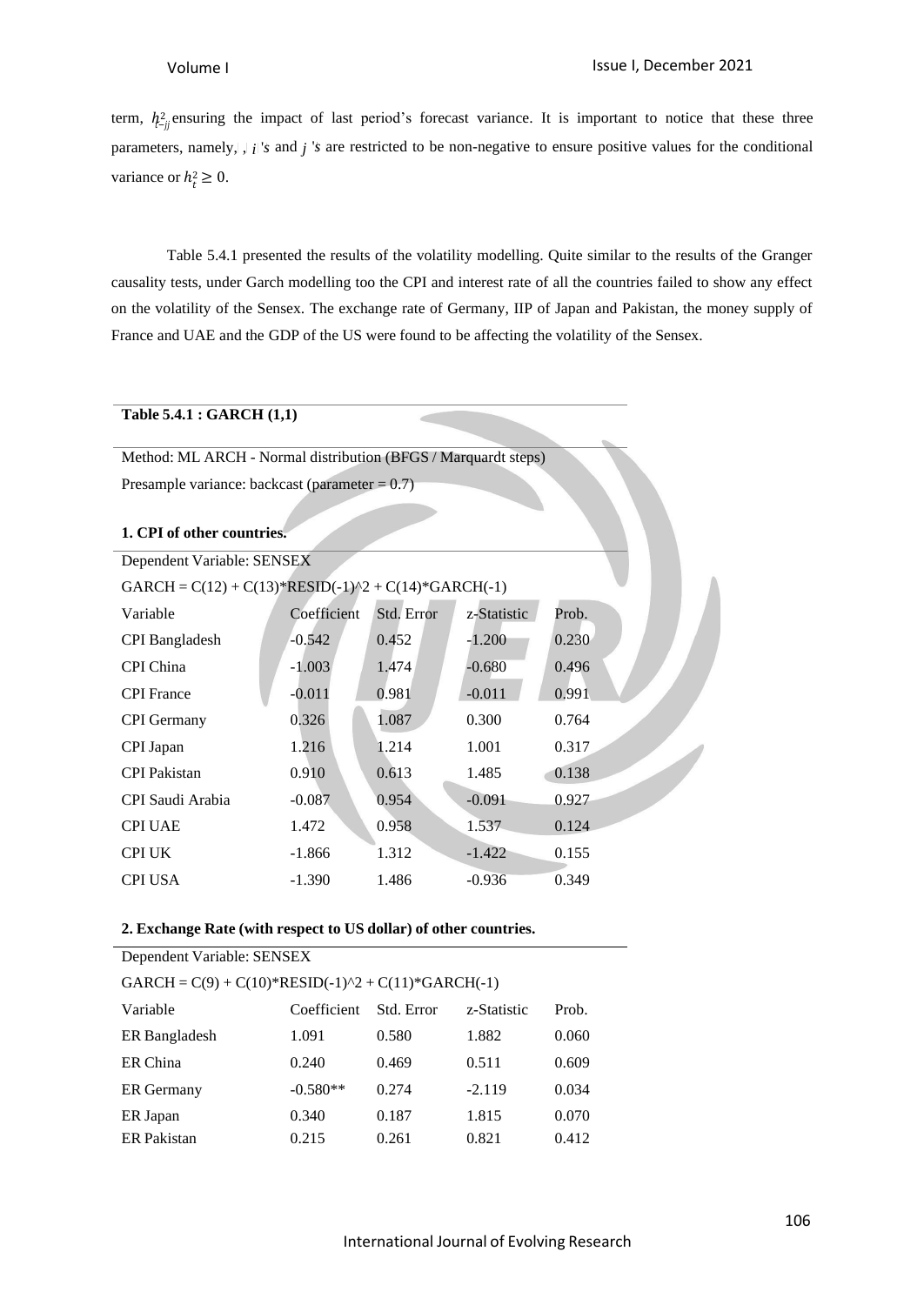| ER Saudi Arabia | -16.893 | 9.390  | $-1.799$ | 0.072 |
|-----------------|---------|--------|----------|-------|
| ER UAE          | 38.074  | 51.573 | 0.738    | 0.460 |
| ER UK           | 0.088   | 0.296  | 0.298    | 0.766 |

# **3. IIP of other countries.**

| Dependent Variable: SENSEX                             |             |            |             |       |  |
|--------------------------------------------------------|-------------|------------|-------------|-------|--|
| GARCH = $C(5) + C(6)$ *RESID(-1)^2 + $C(7)$ *GARCH(-1) |             |            |             |       |  |
| Variable                                               | Coefficient | Std. Error | z-Statistic | Prob. |  |
| <b>IIP</b> China                                       | 0.036       | 0.059      | 0.609       | 0.543 |  |
| <b>IIP</b> Japan                                       | $0.024***$  | 0.000      | 2840.471    | 0.000 |  |
| <b>IIP</b> Pakistan                                    | $0.021***$  | 0.005      | 4.187       | 0.000 |  |
| <b>IIP USA</b>                                         | 0.030       | 0.025      | 1.236       | 0.216 |  |

# **4. Interest Rate of other countries.**

| Dependent Variable: SENSEX                             |             |            |             |       |  |  |
|--------------------------------------------------------|-------------|------------|-------------|-------|--|--|
| GARCH = $C(6) + C(7)$ *RESID(-1)^2 + $C(8)$ *GARCH(-1) |             |            |             |       |  |  |
| Variable                                               | Coefficient | Std. Error | z-Statistic | Prob. |  |  |
| IR Bangladesh                                          | $-0.546$    | 0.444      | $-1.231$    | 0.218 |  |  |
| <b>IR</b> France                                       | $-0.205$    | 0.241      | $-0.850$    | 0.395 |  |  |
| IR Germany                                             | 0.046       | 0.033      | 1.384       | 0.167 |  |  |
| IR Japan                                               | $-0.020$    | 0.019      | $-1.076$    | 0.282 |  |  |
| IR UK                                                  | $-0.013$    | 0.068      | $-0.199$    | 0.842 |  |  |
|                                                        |             |            |             |       |  |  |

### **5. Money Supply of other countries.**

| Dependent Variable: SENSEX                                                                    |             |            |             |       |  |
|-----------------------------------------------------------------------------------------------|-------------|------------|-------------|-------|--|
| GARCH = $C(10) + C(11)$ <sup>*</sup> RESID(-1) <sup>^2</sup> + $C(12)$ <sup>*</sup> GARCH(-1) |             |            |             |       |  |
| Variable                                                                                      | Coefficient | Std. Error | z-Statistic | Prob. |  |
| MS China                                                                                      | 0.251       | 0.395      | 0.636       | 0.525 |  |
| <b>MS</b> France                                                                              | $0.805***$  | 0.035      | 23.074      | 0.000 |  |
| MS Germany                                                                                    | 0.257       | 0.558      | 0.460       | 0.646 |  |
| MS Japan                                                                                      | $-0.925$    | 0.868      | $-1.066$    | 0.287 |  |
| <b>MS</b> Pakistan                                                                            | $-0.250$    | 0.224      | $-1.112$    | 0.266 |  |
| MS Saudi Arabia                                                                               | $-0.121$    | 0.346      | $-0.350$    | 0.727 |  |
| <b>MS UAE</b>                                                                                 | $0.977***$  | 0.259      | 3.775       | 0.000 |  |
| <b>MS UK</b>                                                                                  | $-0.631$    | 0.508      | $-1.243$    | 0.214 |  |
| <b>MS USA</b>                                                                                 | $-0.375$    | 0.687      | $-0.545$    | 0.586 |  |

### **6. GDP of other countries.**

Dependent Variable: CLOSE

 $GARCH = C(6) + C(7) * RESID(-1)^2 + C(8) * GARCH(-1)$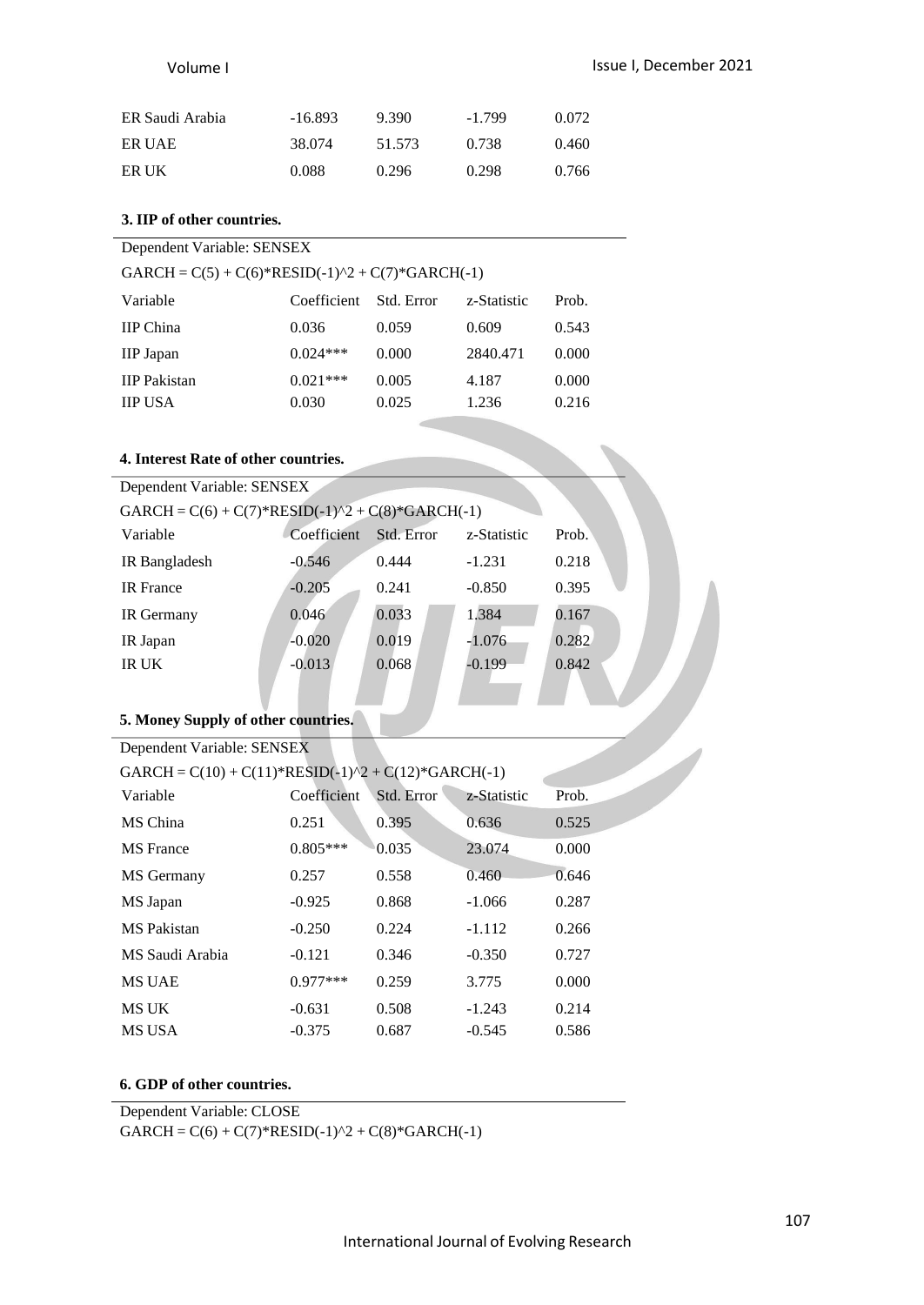| Variable          | Coefficient | Std. Error | z-Statistic | Prob. |
|-------------------|-------------|------------|-------------|-------|
| GDP China         | $-0.128$    | 0.098      | $-1.310$    | 0.190 |
| <b>GDP</b> France | $-2.348$    | 2.086      | $-1.125$    | 0.260 |
| GDP Japan         | 0.338       | 0.313      | 1.078       | 0.281 |
| <b>GDP UK</b>     | $-0.404$    | 0.661      | $-0.612$    | 0.541 |
| <b>GDP US</b>     | $4.275***$  | 1.345      | 3.178       | 0.002 |
|                   |             |            |             |       |

Note: \*\*\*indicates significance at 1% level, \*\*indicates significance at 5% level.

**6.** Analysis of the empirical estimation:

6.1. Bangladesh: a very weak or no influence was found of the economic environment of Bangladesh on the Indian stock market. None of the macroeconomic factors of Bangladesh was found to be making an impact on the stock returns of India both in the short-run and in the long-run.

6.2. China: the money supply in China was found to be making a long-run impact on the stock returns of India.

6.3. France: no long-run causality was found to be running from France's economic environment. But the money supply in France was found to be making a significant impact on the stock returns of India in the shortrun as suggested by the short-run Granger causality tests and volatility modelling.

6.4. Germany: Germany's role in affecting the Indian stock returns was also found to be very weak like Bangladesh's economic environment. No economic factor of Germany was found to be making an impact on the Indian stock market both in the long-run and the short-run.

6.5. Japan: the inflation rate in Japan affected the Indian stock market in the long-run. The IIP in Japan showed an effect on the stock market of India in the volatility modelling.

6.6. Pakistan: the exchange rate of Pakistan showed a long-run impact on the Indian stock market. The IIP of Pakistan and Sensex found to be shared long-run co-integration but long-run causality was not found to be running from IIP of Pakistan to the stock market of India. The exchange rate of Pakistan showed its influence on the stock market of India in the short-run granger causality test as well. In the volatility modelling, Pakistan's IIP was found to be affecting the stock market of India.

6.7. Saudi Arabia: the money supply in Saudi Arabia and Sensex share long-run co-integration but longrun causality was not found to be running from money supply in Saudi Arabia to Indian stock market. The exchange rate of Saudi Arabia made its impact on the Indian stock market in the short-run granger causality tests.

6.8. UAE: no long-run impact UAE's economic environment was found to be making in the long-run but the money supply of UAE was found to be affecting the Indian stock market in the volatility modelling.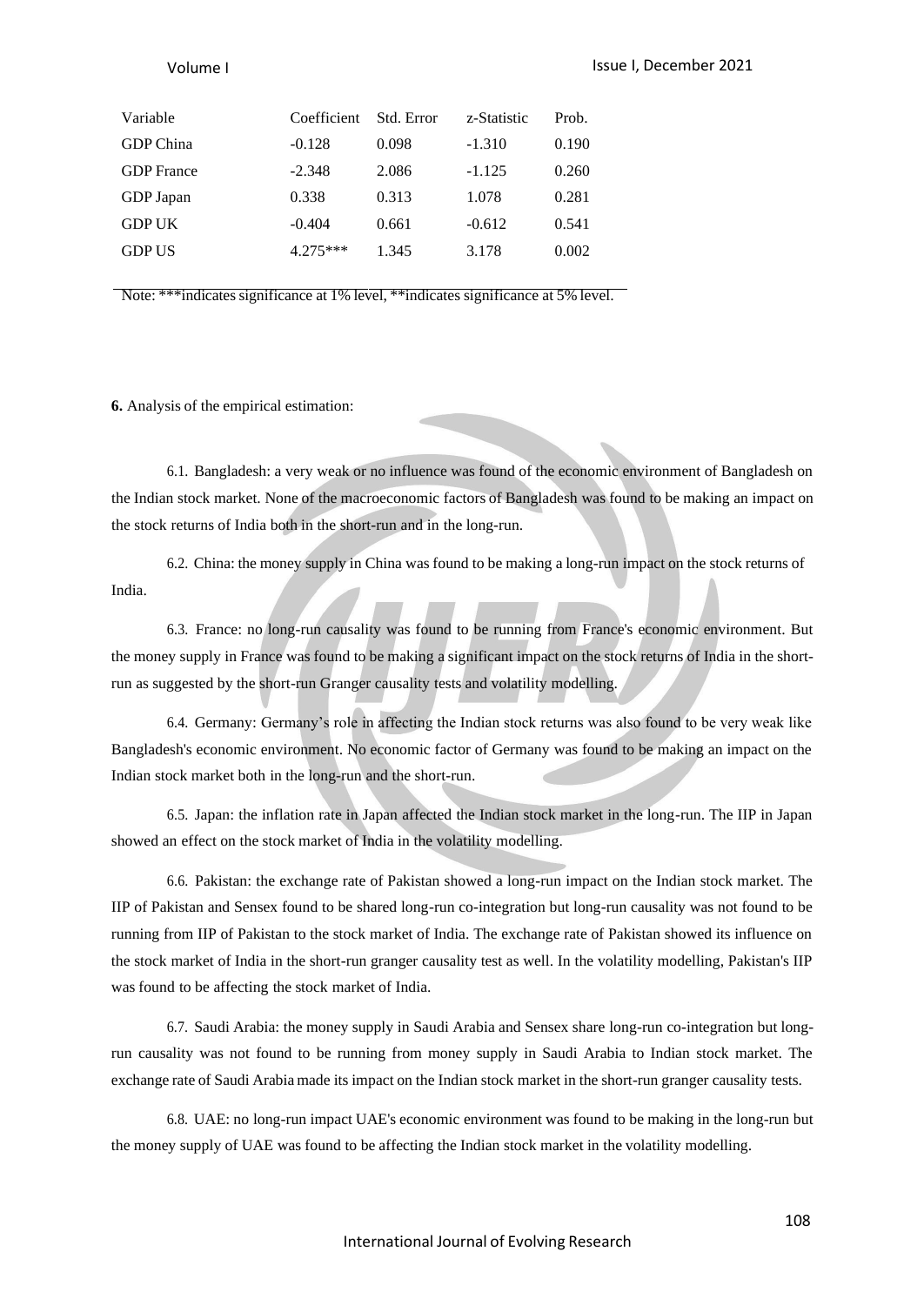6.9. UK: the exchange rate of the UK affected the Indian stock market in the long-run. In the short-run, Granger causality tests as well UK's exchange rate's impact was seen on the stock market of India.

6.10. USA: the money supply in the US affected the Indian stock market in the long-run. The GDP of US showed its influence on the volatility of the stock returns and a significant impact of US's exchange rate (with respect of INR) on the Indian stock market was seen in the previous parts of the study.

### **7. Conclusion:**

The two largest economies of the world USA's economy and China's economy made their long-run impact on the Indian stock market not through GDP but through money supply. The two European giants in terms of economy Germany and France showed a marginal impact on the stock market of India. The neighbourhood country Bangladesh also failed to affect the Indian stock market with its economic environment. Japan is today also a world leader in many sectors and its economic conditions do make a significant impact on the stock market of India. The UK is still a major driver of the world's economy and its effect was also seen on the Indian stock market to some extent.

UAE and Saudi Arabia are two big exporters of oil for India and thus their economic environment affected the Indian stock market through the money supply and exchange rate. Money supply affects the exchange rate and the exchange rate affects the prices of oil. Though India doesn't do much trade with Pakistan Pakistan's economic environment seems to be making a substantial impact on the stock market of India. The IIP and exchange rate of Pakistan both found to be integrated with the Sensex to some degree. Though in the long-run bivariate analysis money supply of the countries found to be making a significant impact in the long-run multivariate analysis only the GDP of other countries was found to be making an impact on the stock market of India and not any other variable. It was concluded that both GDP and money supply with the exchange rate of other countries were the variables found to be making a substantial impact on the stock returns of India.

The money supply in other countries was found to be making a substantial impact on the stock returns of India. Thus it is concluded that in today's age role of money supply is very crucial for the growth of the financial markets. The Indian government should be keeping a very careful eye on the money supply in the economy and should refrain itself from taking decisions like demonetisation which affected the money supply negatively, derailed the ongoing process of high growth of the economy and made a long-run negative impact on the stock market of the country.

### **References**

- Aggarwal, P. and Saqib, N., 2017. Impact of Macro Economic Variables of India and USA on Indian Stock Market. *International Journal of Economics and Financial Issues*, 7(4), pp.10-14.
- Büttner, D., Hayo, B. and Neuenkirch, M., 2011. The impact of foreign macroeconomic news on financial markets in the Czech Republic, Hungary, and Poland. *Empirica*, 39(1), pp.19-44.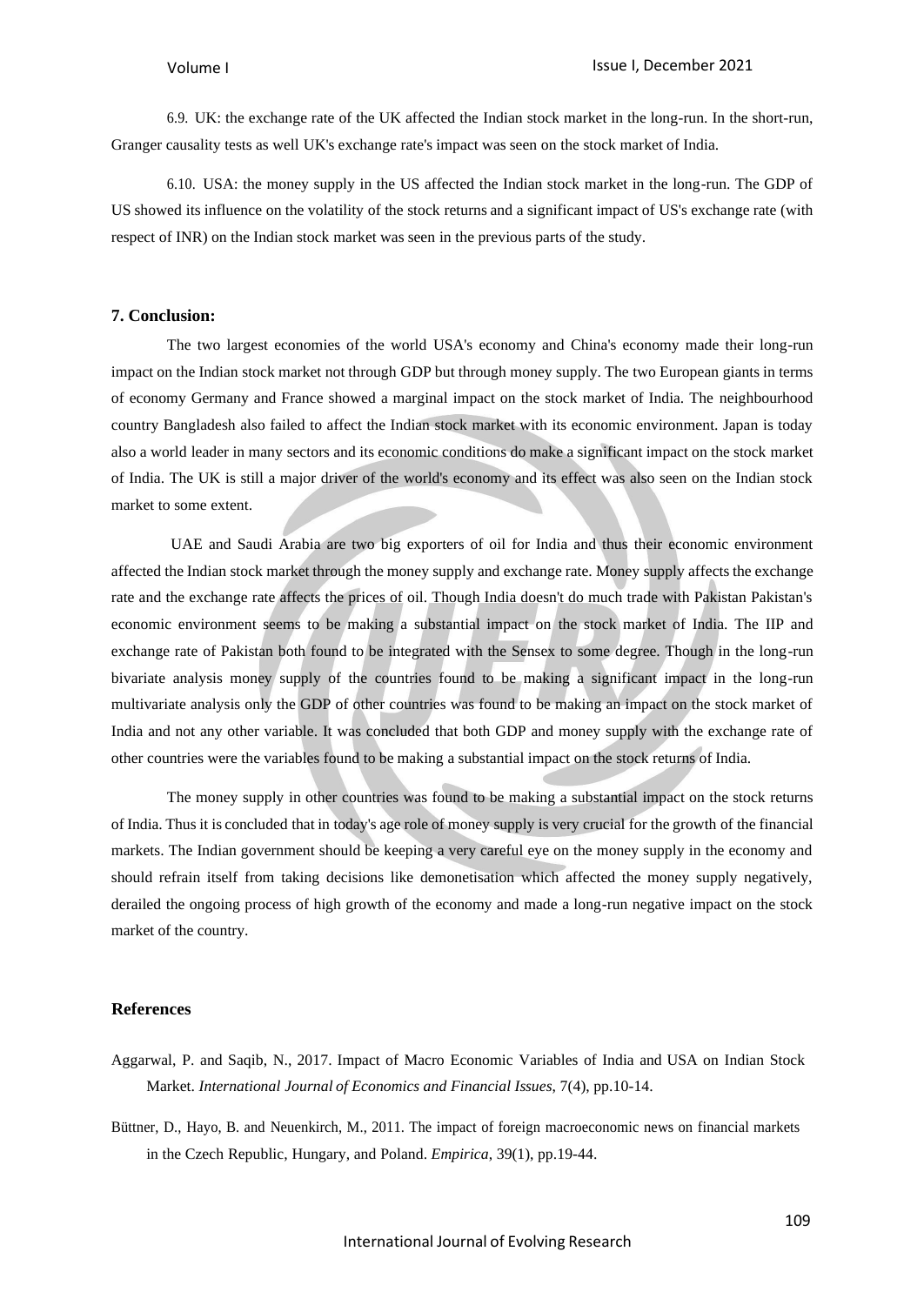- Dong, X. and Yoon, S., 2019. What global economic factors drive emerging Asian stock market returns? Evidence from a dynamic model averaging approach. *Economic Modelling*, 77, pp.204-215.
- Enders, W. 2004. *Applied Econometric Time Series, 2nd Edition*. In: Wiley Series in Probability and Statistics, John Wiley & Sons, Inc., Hoboken.
- Esin, C. and Gupta, R., 2017. Does the US. macroeconomic news make the south african stock market riskier?. *The Journal of Developing Areas*, 51(4), pp.15-27.
- Fedorova, E., Wallenius, L. and Collan, M., 2014. The Impact of Euro Area Macroeconomic Announcements on CIVETS Stock Markets. *Procedia Economics and Finance*, 15, pp.27-37.
- Gök, İ. and Topuz, S., 2017. The Effects of US Macroeconomic News Announcements on Borsa Istanbul Stock Index Futures Market: An Analysis Based on High Frequency Data. *Ekonomik Yaklasim*, p.31.
- Griffin, J., 2002. Are the Fama and French Factors Global or Country Specific?. *Review of Financial Studies*, 15(3), pp.783-803.
- Hans Franses, P. and Mees, H., 2010. Does news on real Chinese GDP growth impact stock markets?. *Applied Financial Economics*, 21(1-2), pp.61-66.
- Jochem, A. and Reitz, S., 2014. The impact of global factors on stock market movements in emerging market economies. *Intereconomics*, 49(5), pp.268-271.
- Johansen, S (1995). Likelihood-Based Inference in Cointegrated Vector Autoregressive Models (*NewYork: Oxford University Press*).
- Johansen, S. (1988). Statistical Analysis of Co-integrating Vectors. *Journal of Economic Dynamics and Control,* 12.
- Johansen, S. and Juselius, C. (1990). Maximum Likelihood Estimation and Inference on Cointegration-With Applications to the Demand for Money. *Oxford Bulletin of Economics and Statistics*, 52(2), pp. 169-210.
- Mensi, W., Hammoudeh, S., Reboredo, J. and Nguyen, D., 2014. Do global factors impact BRICS stock markets? A quantile regression approach. *Emerging Markets Review*, 19, pp.1-17.
- Mukherjee, P. and Roy, M., 2016. What Drives the Stock Market Return in India? An Exploration with Dynamic Factor Model. *Journal of Emerging Market Finance*, 15(1), pp.119-145.
- Nguyen, T., 2011. US macroeconomic news spillover effects on Vietnamese stock market. *The Journal of Risk Finance*, 12(5), pp.389-399.
- Osterwald-Lenum, M. (1992). A Note with Quantiles of the Asymptotic Distribution of the Maximum Likelihood Cointegration Rank Test Statistics. *Oxford Bulletin of Economics & Statistics* 54(3), pp. 461–472.
- Saikkonen, P., & Luukkonen, R. (1997). Testing Cointegration in Infinite Order Vector Autoregressive Processes. *Journal of Econometrics*, 81(1), pp. 93–126.